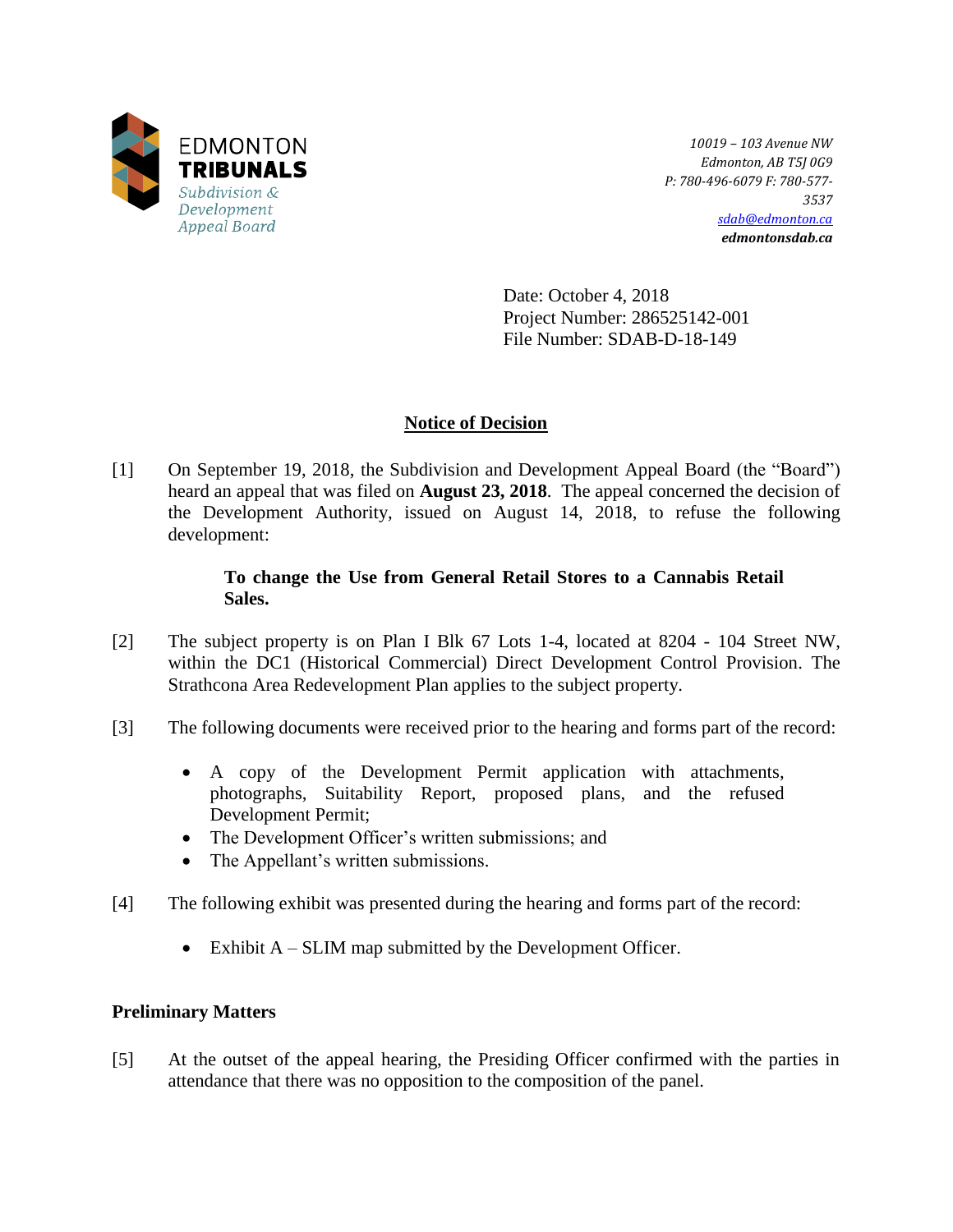- [6] The Presiding Officer outlined how the hearing would be conducted, including the order of appearance of parties, and no opposition was noted.
- [7] The appeal was filed on time, in accordance with section 686 of the *Municipal Government Act*, RSA 2000, c M-26.
- [8] The Presiding Officer referenced section 685(4) of the *Municipal Government Act* which limits the authority of the Board.
- [9] The Appellant was asked to explain how the Development Officer did not follow the direction of Council in refusing this development permit application.

#### **Summary of Hearing**

- *i) Position of the Appellant, Mr. K. Wakefield, Legal Counsel for the Appellant, Ms. S. Doran:*
- [10] Mr. Wakefield referenced SDAB-D-18-143 issued by the Board on September 18, 2018 that dealt with a site located in a DC1 Direct Development Control Provision.
- [11] He thanked the Board for accelerating the release of decisions relative to Cannabis Retail Sales because it provides guidance to Applicants and future Appellants. He acknowledged that the Board is not bound by precedents, but noted it is important for the Board to be consistent. However, although expedited decisions and consistency is welcomed, it is only valuable if the decision is correct because a wrong decision will simply cascade into the future.
- [12] Given that the recent decision is adverse to his clients, the Appellants, he asked the Board to approach the appeal with an open mind and consider some important nuances to be presented.
- [13] He referenced a page from the City's website, a post dealing with the upcoming Cannabis Retail Zoning entitled "How Can Cannabis Retail Sales be added to a Direct Control or Special Area Zone?" The first paragraph states that property owners of a site in one of these zones can submit rezoning applications. The second paragraph says there are a number of Applicant initiated Direct Control and Special Area rezoning applications currently under review to add Cannabis Retail Sales Use to these zones.
- [14] At present the only administration initiated Direct Control Zone that is being changed is the Old Strathcona Historical Commercial Direct Control Provision. Administration determined it would go through a City led rezoning in March 2018 and a public hearing in June 2018. This Direct Control Zone is being amended because numerous inquiries were received in this area creating a potential for a conflicting application scenario. The Strathcona Business Improvement Association supports the proposed change.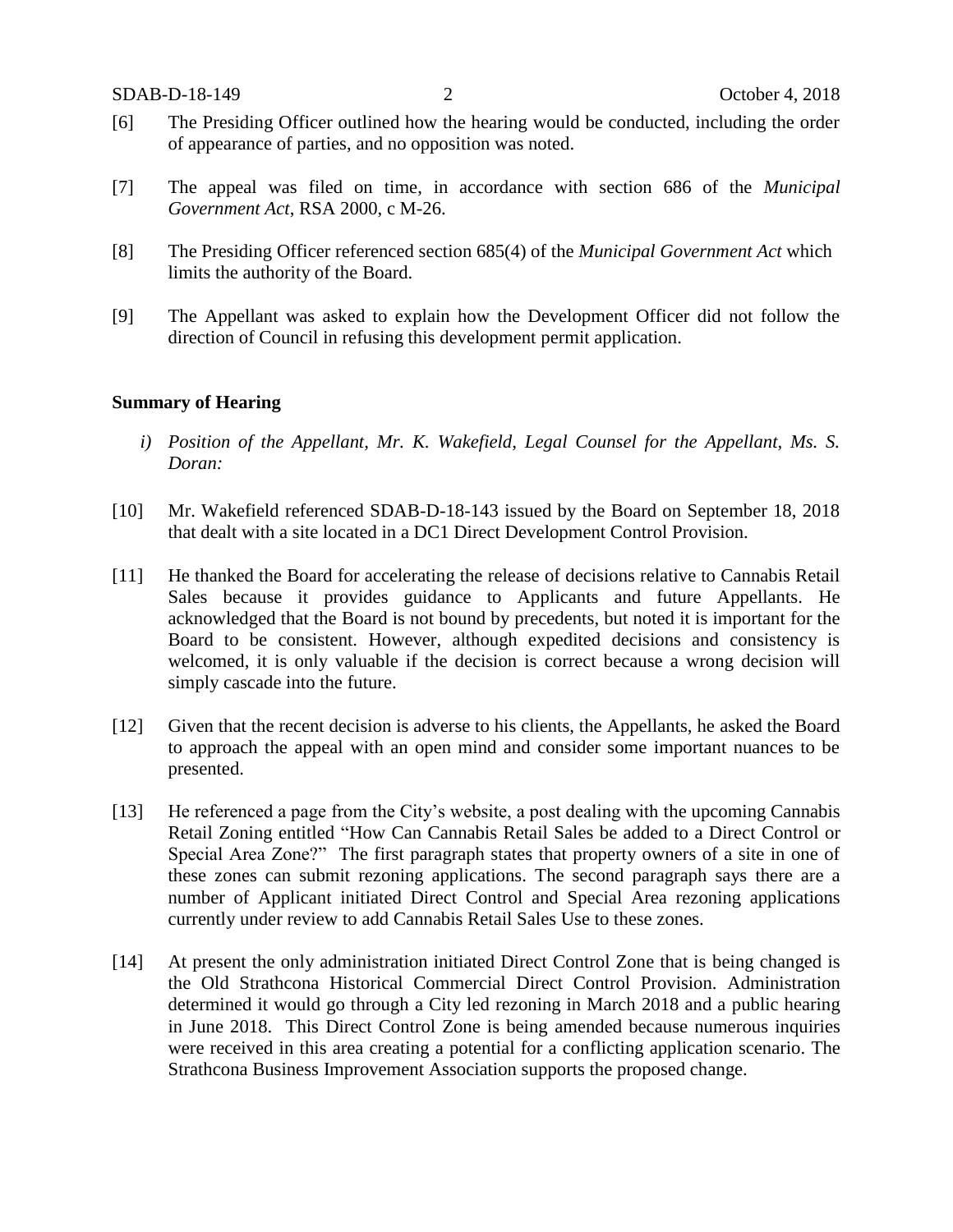- [15] The City proposed that the Cannabis Retail Sales Use be added as a Permitted Use in conventional zones, including CB2 (General Business Zone). Direct Control Zones and Special Area Zones were not included. The post is saying since they are not included, property owners can apply for a rezoning application. However, the City identified that it would initiate a change to the Old Strathcona Historical Commercial Direct Control Provision (the "DC1") where Cannabis Retail Sales Use would be added. He referenced a Report to Council that implemented what is advised in the Post, Bylaw 18431. Administration supported the Bylaw to introduce opportunities for Cannabis Retail Sales. Public Consultation included advance notice to property and business owners, several Community Leagues and the Business Revitalization Zone. It was noted that only one response was received asking for further information.
- [16] Cannabis Retail Sales was added as a listed Use to the Strathcona Area Redevelopment Plan on June 12, 2018. A plan of the Historical District was referenced to show the area of the DC1 Zone.
- [17] A map compiled by Development and Zoning Services dated March 2018, was referenced to show the separation distances between Cannabis Retail Sales. It illustrated that virtually all of the DC1 area is subject to separation prohibitions.
- [18] Another plan of the DC1 area was referenced. It shows that the DC1 area is bounded by 81 Avenue and 105 Street, 103 Street or Gateway Boulevard and is only half a block long on the west side.
- [19] The Cannabis Retail Sales Use Application map contained in the Development Officer's submission was referenced to show the separation distances from the intersection at 104 Street and 82 Avenue to schools, libraries, parks and other approved or applied for Cannabis Retail Sales Uses. When compared to the previous City map it becomes evident that the only site that might be available for a Cannabis Retail Sales Use is located south of the lane south of 82 Avenue, on the lane between 82 and 83 Avenue on 104 Street. A building on that site might be acceptable if it is not located within 200 metres of an approved Cannabis Retail Sales and if it is measured from the north side of 82 Avenue and 104 Street.
- [20] The General Provision of section 710 of the *Edmonton Zoning Bylaw* (the *Bylaw*)*,* that deals with DC1 Zones was referenced*.* Section 710.4(3) states*:*

A development may also be evaluated with respect to its compliance with:

- a. the objectives and policies of an applicable Statutory Plan;
- b. the General Regulations and Special Land Use Provisions of this Bylaw; and
- c. the regulations of abutting Zones.
- [21] The abutting zone located west of the DC1 is CB2.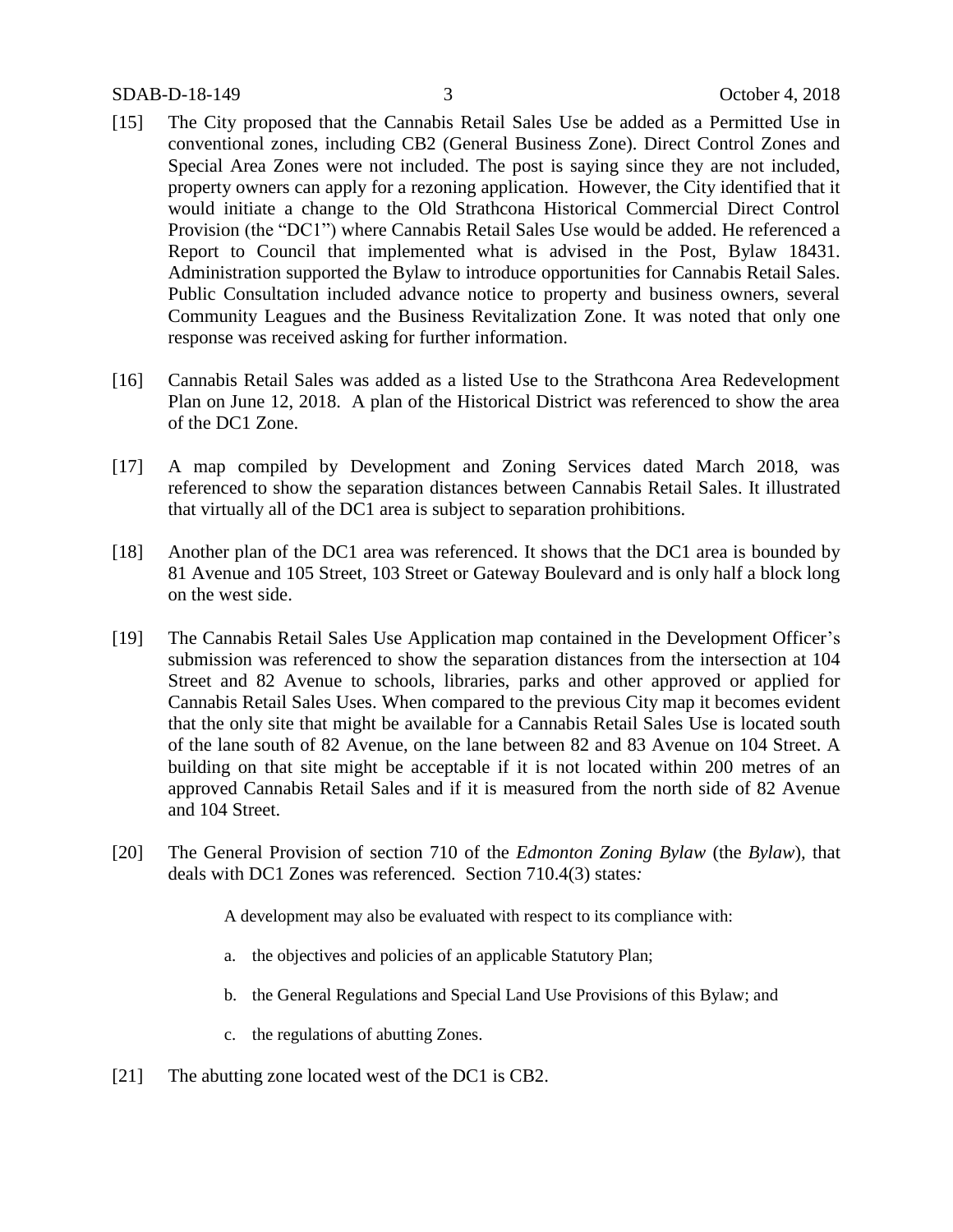[22] Section 710.4(5) states:

All regulations in this Bylaw shall apply to development in the Direct Development Control Provision, unless such regulations are specifically excluded or modified in a Direct Development Control Provision.

- [23] Section 11(3) and (4) of the *Bylaw* sets out the variance power of the Development Officer as well as the limitations on that power.
- [24] Charter Bylaw 18387, a further amendment to the *Bylaw* pertaining to Cannabis Retail Sales was passed on June 12, 2018. Section  $11(1)(3)$  was added which requires the Development Officer to determine the process for submitting, receiving, determining complete and reviewing Development Permit Applications for Cannabis Retail Sales. Section 11(1)(4) outlines the acknowledgement requirements. Section 70 sets out various separation distance requirements, specifically 200 metres for public libraries and schools, 200 metres from other Cannabis Retail Sales Uses, and 100 metres from any Community Recreation Services Use, a community recreation facility, a provincial health care facility as public lands, or any Site that is designated as school reserve or municipal and school reserve. Measurements are taken as the "crow flies" from the closest point of the lot.
- [25] Section 70(4) states that notwithstanding section 11 of the *Bylaw*, a Development Officer shall not grant a variance to subsection 70(2) or 70(3).
- [26] In the present case, the Development Officer thought that because of that provision, he could not vary the separation distances which he acknowledged are larger distances than the proposed separation distance. There is no problem with the school, but the distance is shorter from the proposed store to the park with the gazebo and the public library to the north at 84 Avenue. The Development Officer assumed that he could not vary the 200 metre or 100-metre separation distance in this case and that is where he erred.
- [27] The essence of this appeal is that section 710.4 of the *Bylaw* provides the variance power to the Development Officer, not section 11. Section 710.4(1) states that all developments shall comply with the development regulations contained in an approved Area Redevelopment Plan or Area Structure Plan. Section 710.4(3) states that a development may also be evaluated with respect to its compliance with: a) the objectives and policies of an applicable Statutory Plan; b) the General Regulations and Special Land Use Provisions of this Bylaw; and c) the regulations of abutting Zones. Clearly the word "may" is discretionary. The Development Officer may use his or her discretion to evaluate a development under any of a, b or c.
- [28] In *Garneau Community League v Edmonton (City)*, 2017 ABCA 374 ("*Garneau*"), the Court distinguished between the broad variance power under section 11 which is the normal variance power of the Development Officer for conventional zones with the specific variance power granted to non-conventional zones such as Direct Control Provisions. In paragraph [40] the Court of Appeal stated: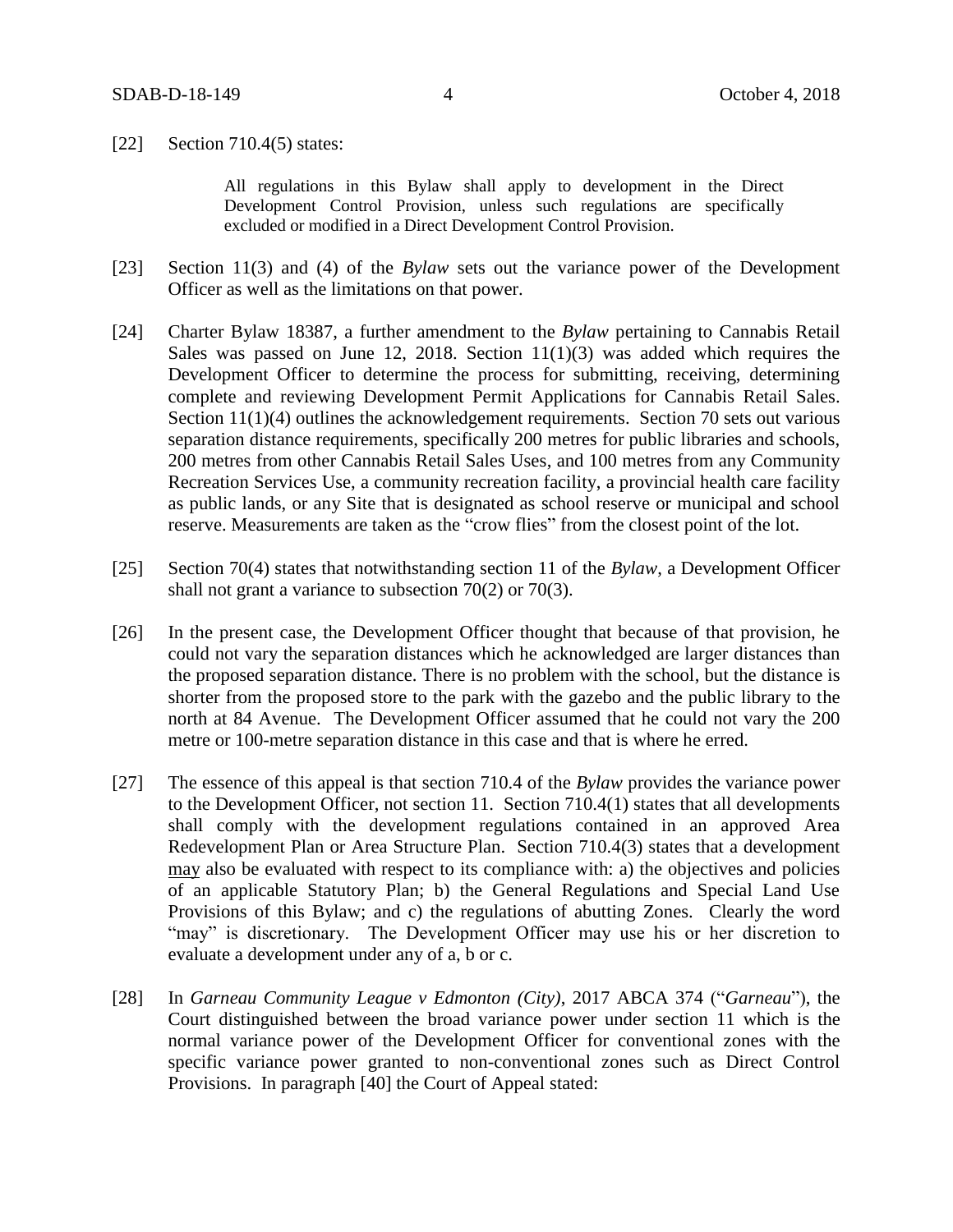Accordingly, the only permitted variances are specifically enumerated in the Development Criteria of the Garneau Area Redevelopment Plan, and clauses 3 and 5 of the Development Criteria, that is "relaxations that would assist in the achievement of the development criteria" that the development "shall be compatible with the scale, massing and siting of adjacent buildings …." and "shall incorporate building details and finishing materials which are common to the domestic architecture of the turn of the century and the early 1920's detached housing in the area.

- [29] Three Court of Appeal Justices determined that section 11 can apply generally, but if there is a variance provision in the DC Zone, then that is what both the Development Officer and the SDAB should have regard to. The Development Officer treated this development as though it were a conventional zone and applied section 11 and then the requirements of section 70, which did not provide any discretion under section 11. This is not a conventional zone. Pursuant to *Garneau* and section 710, there is the discretion to apply the specific Area Redevelopment Plan test. The Development Officer determined that he did not have any discretion but in section 710.4(3) there is discretion and that is the same discretion that the Board has. The Development Officer did not follow the directions because he used section 11, when he should have used section 710.4. Section 710.4(5) says that all regulations in this Bylaw shall apply to development in the Direct Control Provision, unless such regulations are specifically excluded or modified in a Direct Control Provision.
- [30] Section 70 states that the Development Officer does not have variance power pursuant to section 11. That is complied with if the Development Officer or the Board operates under section 710.4. Section 11 and section 710 provide two different variance powers pursuant to *Garneau*. If the Development Officer followed section 11, which does not provide discretion, he must also follow section 710.4 which provides discretion that he did not think was available.
- [31] SDAB-D-18-143, a decision of the Board dated September 18, 2018, at paragraph [41] states:

Further the Development Authority has no variance power in this matter, as set out in section 70.4 of the Edmonton Zoning Bylaw. Therefore, the Development Authority also followed the direction of City Council by not granting a variance.

- [32] However, in his opinion, section 70.4 only refers to section 11, the section that provides ordinary variance power. *Garneau* directed the Board to determine in a DC if there is variance in the Area Redevelopment Plan.
- [33] Paragraph [42] of the decision states:

Finally, in an appeal in a Direct Development Control Provision, this Board cannot exercise any variance power that is not given to the Development Authority in the Bylaw, pursuant to *Garneau Community League v. Edmonton (City)*, 2017 ABCA 374.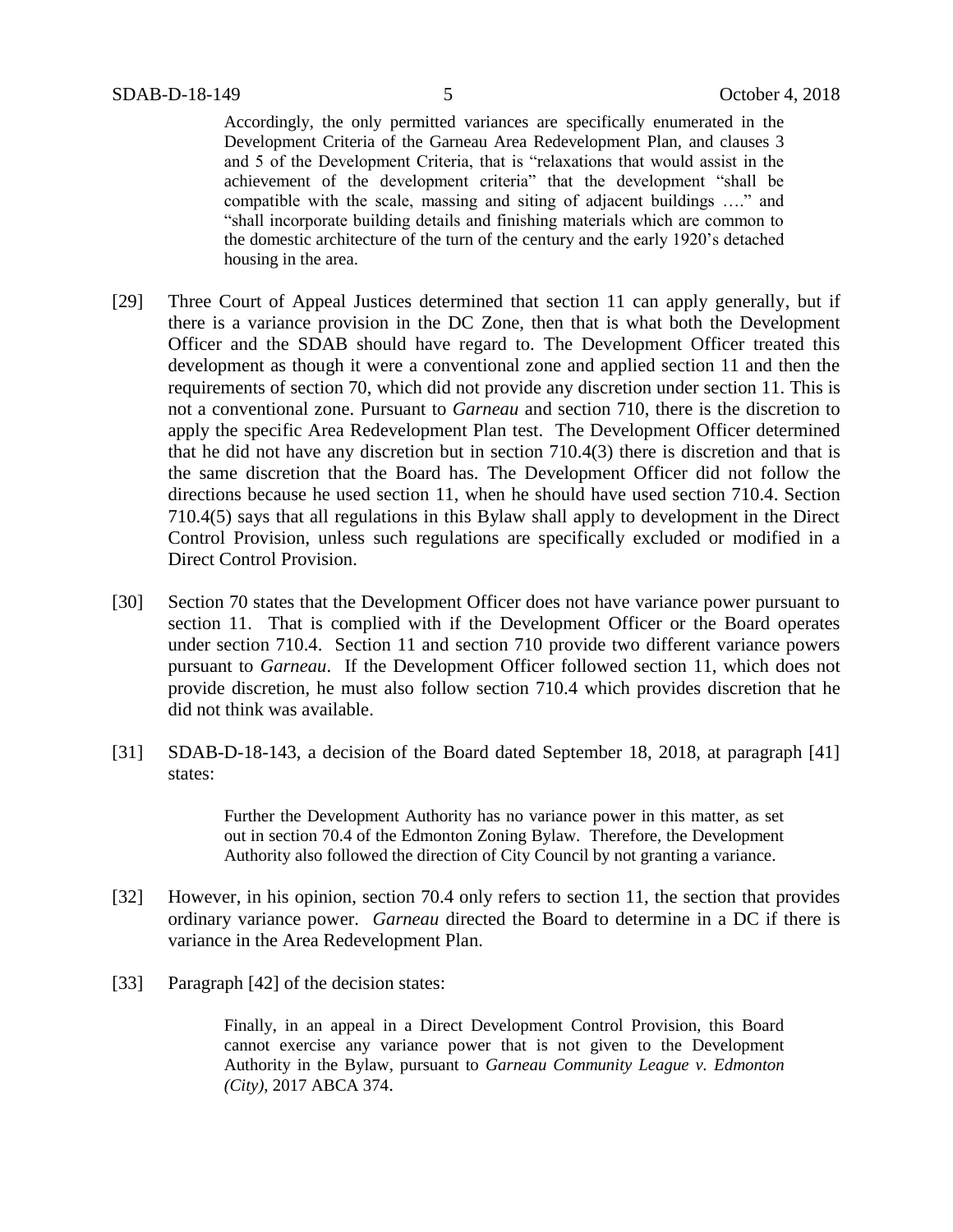#### SDAB-D-18-149 6 October 4, 2018

- [34] The principles of this decision are not in dispute in this appeal with regard to section 685(4) of the *Municipal Government Act*. It is agreed that the variance power of the Board is the same as the variance power of the Development Officer in a Direct Development Control Provision. However, it misses the mark because it is forgotten that the other part of the Court of Appeal decision determined that there is an alternative power provided in the Area Redevelopment Plan, section 710.4(3) of the *Edmonton Zoning Bylaw*.
- [35] Section 710.4(3)(c) states that "a development may also be evaluated with respect to its compliance with the regulations of abutting Zones". The abutting zone in this case is CB2 General Business Zone, a conventional zone, so section 11 would apply.
- [36] The decision of the Board in SDAB-D-18-133, a previous appeal dealing with a Cannabis Retail Sales Use for a site in the CB2 General Business Zone, a conventional zone, was to vary the minimum required separation distance from a school because the school was located on an extremely large lot. Section 685(3) of the *Municipal Government Act* states that "despite subsections (1) and (2), no appeal lies in respect of the issuance of a development permit for a permitted use unless the provisions of the land use bylaw were relaxed, varied or misinterpreted or the application for the development permit was deemed to be refused under section 683.1(1)". Cannabis Retail Sales is a Permitted Use and the Board granted a variance. Therefore, if you can evaluate something in the Direct Development Control Provision, the Historical Commercial Zone, with the abutting zone, CB2 General Business Zone, than the Appellant in this case should be in no worse case than the Appellant in this previous decision of the Board.
- [37] SDAB-D-17-071 an appeal dealing with Alcohol Sales was referenced. The principles for liquor and cannabis are very similar. Both are separated from schools or from the same Use. The parallels are compelling. The Reasons for Decision, paragraphs [35], [36], [37] and [38] state:
	- [35] The Board finds that the Development Authority did not follow the directions of Council for the following reasons.
	- [36] The Development Officer based her refusal on the generally applicable development regulations contained in sections 85.4 and 85.5 of the Edmonton Zoning Bylaw ("the Bylaw").
	- [37] Section 85.4 of the *Bylaw* states:

that any site containing a major Alcohol Sales or Minor Alcohol Sales shall not be located less than 100 metres from any Site being used for community or recreation activities, public or private education, or public lands at the time of the application for the Development Permit for the Major Alcohol Sales or Minor Alcohol Sales. Sites that are greater than 2.0 hectares in size and zoned either CSC or DCS, are exempt from this restriction.

[38] Section 85.5 of the *Bylaw* states: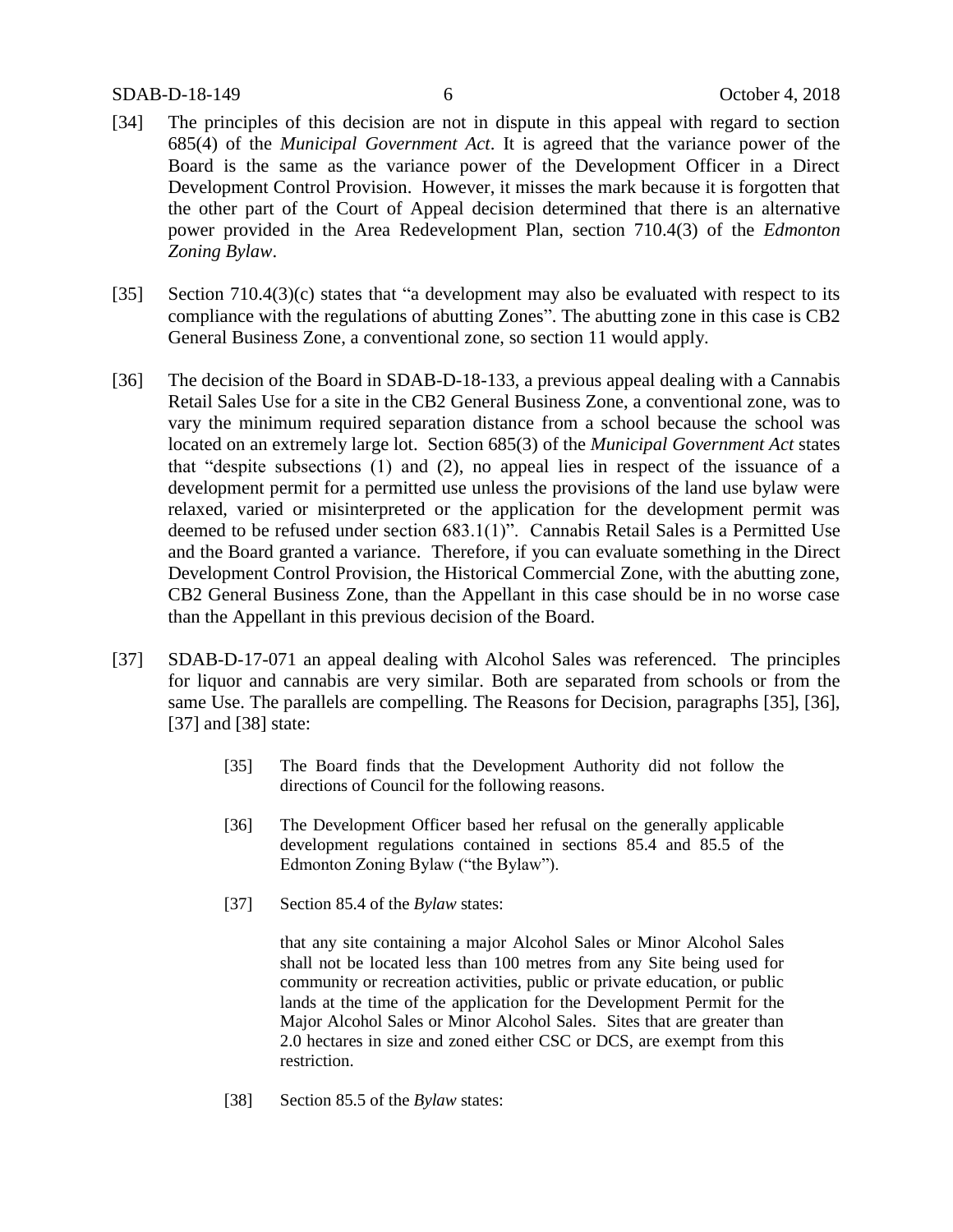that notwithstanding section 11 of this Bylaw, a Development Officer shall not grant a variance to subsection 85.4.

- [38] The regulations contained in section 85 are identical to the regulations contained in section 70 for Cannabis Retail Sales.
- [39] Paragraphs [40], [41] and [42] of SDAB-D-17-071 state:

Based on the plain wording of DC2.919, the Board finds that Council contemplated the development of either a single Minor or Major Alcohol Sales Use within this Site Specific Development Control Zone.

Therefore, the Board finds a direct conflict between the directions of Council contained in DC2.919 and the development regulations contained in section 85.4 and 85.5 of the *Bylaw* that are generally applicable to Minor and Major Alcohol Sales Uses.

The Board notes that section 720.3(3) of the *Bylaw* states that all regulations in the Zoning Bylaw shall apply to development in the Direct Control Provision, unless such Regulations are specifically excluded or modified in a Direct Control Provision. This is the DC2 counterpart to 710.3 for DC1 Zones.

[40] Paragraph [43] of SDAB-D-17-071 states:

The Board finds that DC2.919 has specifically excluded or modified the locational criteria pursuant to section 85.4 of the *Bylaw*. Therefore, pursuant to section 720.3(3) of the *Bylaw*, the Development Officer failed to follow the directions of Council by refusing the application based on the development regulations contained in section 85.4 and 85.5 of the *Bylaw*.

- [41] If you substituted section 710.4(3) for section 720.3(3) and section 11 for section 85, this is the case for this appeal exactly.
- [42] Paragraph [44] of SDAB-D-17-071 states:

This conclusion is also in accordance with the general statutory principle of interpretation that the specific will override the general in the event of a conflict and with the planning principle that Council indicates what is most appropriate for a Direct Control Site in the Site Specific Development Control Provision and therein provides instructions for the development of the Site.

- [43] The Historic Commercial Zone specifically provides for Cannabis Retail Sales.
- [44] SDAB-D-17-071 is dated May 4, 2017, six months before *Garneau*, dated November 2017. Mr. Wakefield congratulated the Board on anticipating the Court of Appeal decision. Both this decision of the Board and the Court of Appeal decision determined that there are two regimes, one for Direct Control Zones and one for generic zones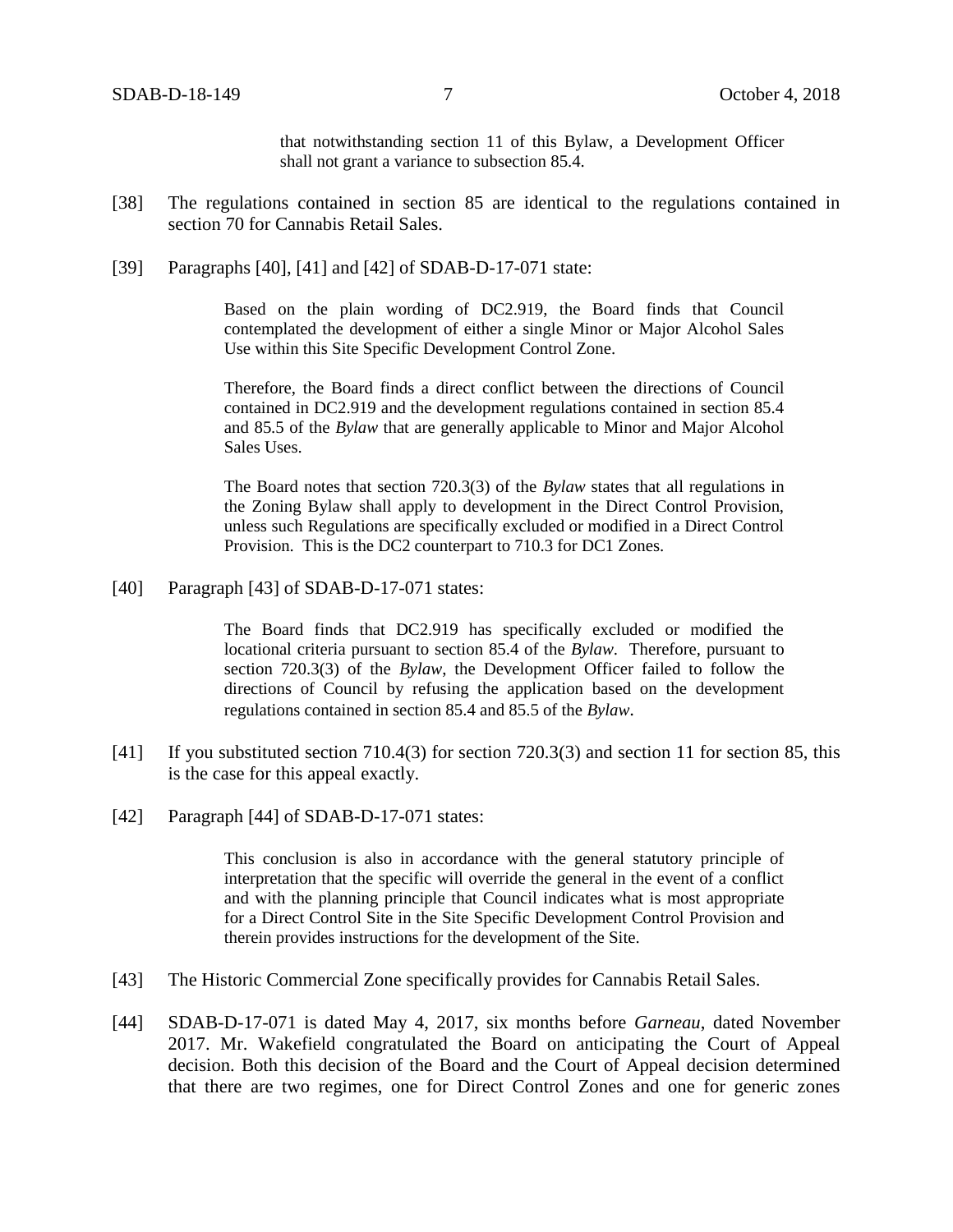SDAB-D-18-149 8 October 4, 2018

making the same conclusion. However, SDAB-D-18-143, dated September 18, 2018 came to a different conclusion and is inconsistent with *Garneau.*

- [45] In the 2017 SDAB decision, the Board determined that specific trumps general. Statutes and Bylaws should be reviewed to prevent arriving at a meaningless result. City Planning decided to rezone the Historical Commercial DC1 to specifically allow Cannabis Retail Sales Use as a permitted use; but under any reasonable interpretation of the minimum required separation distances, the area is not capable of sustaining a Cannabis Retail Sales Use, especially now that one has been approved south of 81 Avenue in a strip mall located east of 104 Street. The question is did Council really intend that when it rezoned, the Cannabis Retail Sales Use was possible on paper but not in the field. The Development Officer cannot vary the separation distance and then there is no appeal if the interpretation in 685(4) is that section 70 which refers to section 11 somehow binds the DC zone which has its own regime for dealing with the discretion - to look at the objects of the zone or compare it to an adjacent zone.
- [46] An excerpt from "Planning Law and Practice in Alberta" by Fred Laux was referenced.

A Board may canvass a development to ensure that it complies with Council's directions. In all cases the Board has jurisdiction to examine alleged ambiguities but the Board may not imagine an ambiguity in an attempt to change Council's decision.

- [47] The Board may not imagine an ambiguity, but it can certainly find one which is the case in this appeal. In this case, Council's direction was that Cannabis Retail Sales is an appropriate Use in this zone.
- [48] Mr. Wakefield provided the following responses to questions from the Board:
	- a) His main argument is *Garneau Community League v Edmonton (City),* 2017 ABCA 374 and SDAB-D-17-071 both applied the correct principles. Although, SDAB-D-18-143 was headed in the right direction, it overlooked the separate regime available in the DC1 Direct Development Control Provision.
	- b) Direct Control Zones are hybrids in that there is a general enabling Bylaw, section 710 or section 720 that sets out the general ground rules and there is an Area Redevelopment Plan or an Area Structure Plan that establishes the Uses and all of the development standards. Section 710 cannot be separated from the Area Redevelopment Plan because the Area Redevelopment Plan was passed pursuant to section 710. The 2017 Board decision specifically referenced section 720, which is virtually identical to section 710 and considered the requirements in addition to the Area Redevelopment Plan.
- [49] He acknowledged that SDAB-D-17-071 was an appeal for a Site Specific Development, but it was his opinion that pursuant to *Garneau*, it does not matter if the appeal deals with a specific site or multiple sites.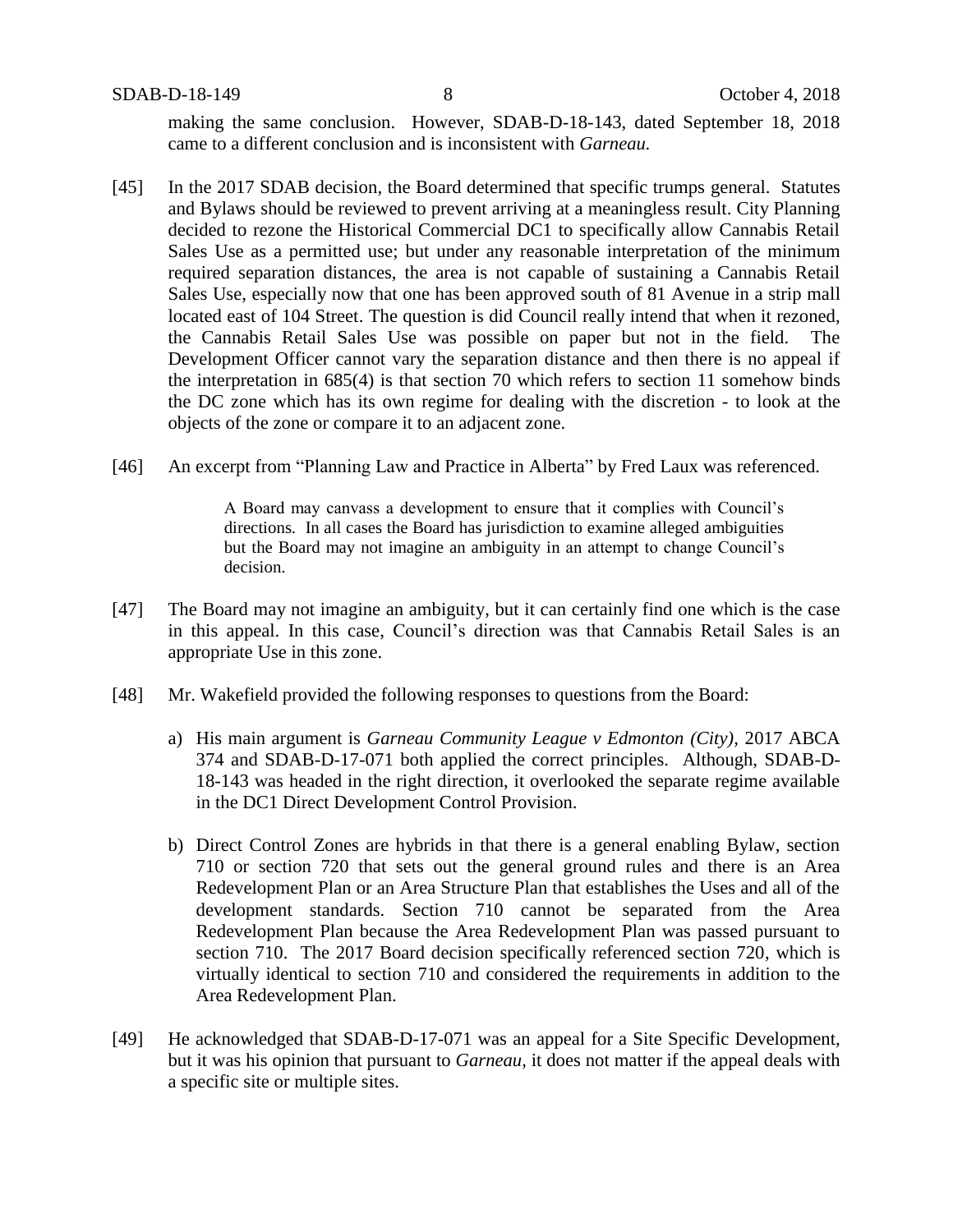- [50] Section 11 applies to the conventional zones, but it is not incorporated into the DC1 Direct Development Control Provision. Therefore section 11 does not apply to this DC1.
- [51] A Direct Control is a Direct Control. This is a small defined area, zoned Historical Commercial Provision. This is very much like *Garneau* in that the DC Zone is located in the middle of other conventional zones. The Area Redevelopment Plan was amended by the City to add Cannabis Retail Sales as a permitted use. It was his opinion that Council did not think this was a hollow exercise and did not intend to establish separation distance regulations that would only allow Cannabis Retail Sales on one site. If you follow the City's thinking none of them would be allowed but if you follow his thinking any of them have a chance if the Development Officer applies section 710.4(3).
- [52] If a development permit application was made for Cannabis Retail Sales in a CB2 Zone and it complied with all of the development regulations, the Development Officer would have to issue a development permit. That would be Retail Outlet No. 1 and the separation distance from another proposed Cannabis Retail Sales Use would apply which the Development Officer could not vary.
- [53] The Development Officer should have referenced section 710.4(3) which states that he may evaluate a development with respect to its compliance with: a) the objectives and policies of an applicable Statutory Plan; b) the General Regulations and Special Land Use Provisions of this Bylaw; and c) the regulations of abutting Zones. Section 11 and section 70 have absolutely no relevance to this development permit application.
- [54] The key word in this section is "may". The Development Officer does not have to apply section 70 and section 11 which does not provide any discretion. The Development Officer does not have to apply the General Regulations and Special Land Use Provisions. However, they can be applied if there is a good reason to do so. The Development Officer can also evaluate a development according to the objectives and policies of an applicable Statutory Plan or the regulations of an abutting zone.
- [55] He acknowledged that there is an "and" between b) the General Regulations and Special Land Use Provisions of the Bylaw and c) the regulations of abutting zones. However, this results in ambiguity and according to Laux, ambiguity should be resolved in favour of the land owner. Council added Cannabis Retail Sales as a listed Use and it is now essentially worthless.
- [56] Mr. Wakefield reviewed the remainder of his written submissions and provided the following information:
	- a) A Gaming, Liquor and Cannabis Licence is required as well as a municipal development permit.
	- b) Numerous restrictions regarding access by minors have been placed on Cannabis Retail Sales which are even stricter than the regulations applied to liquor stores.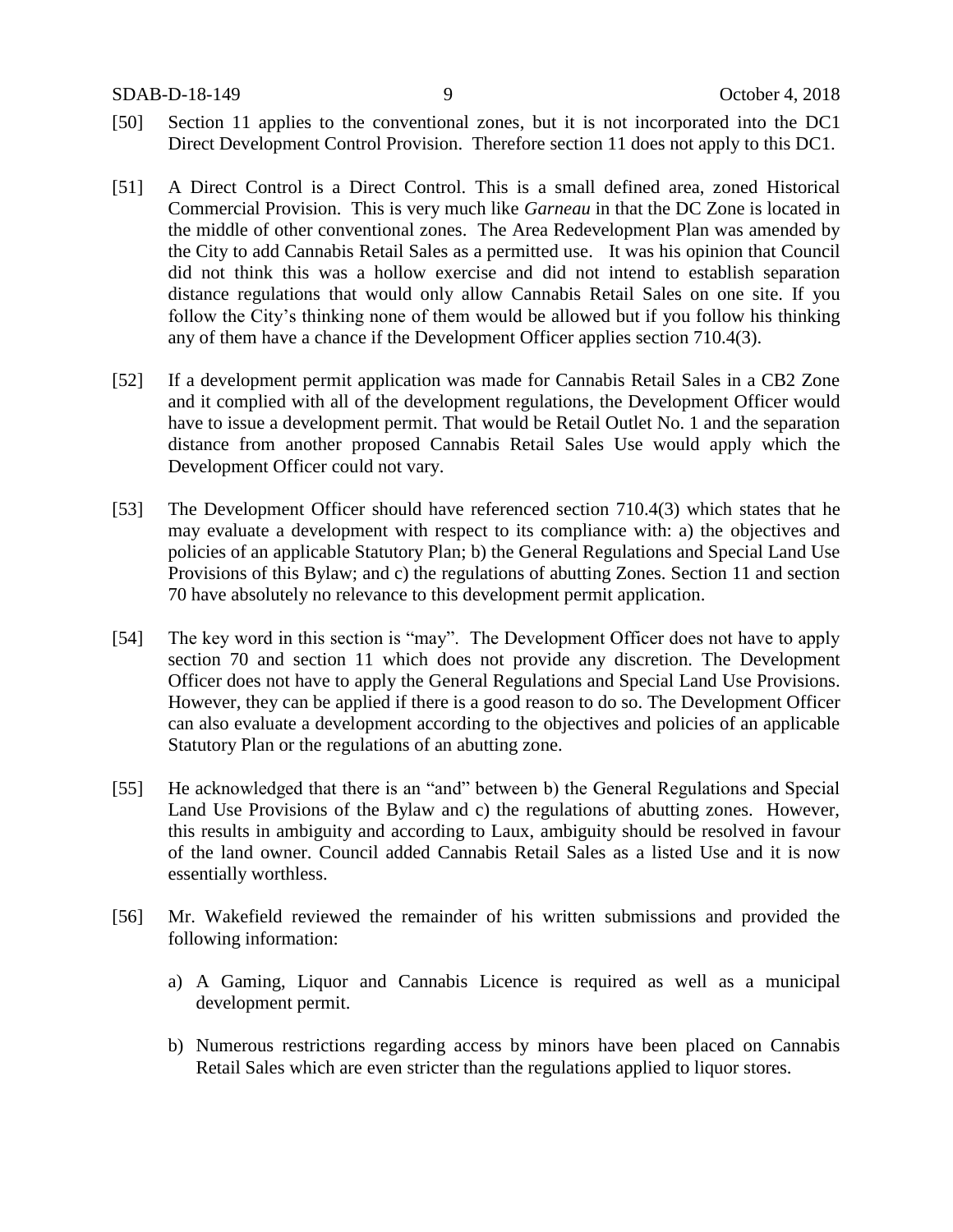- c) The Rationale for the Strathcona Area Development Plan states that this Provision is intended to: a) apply detailed and sensitive control of development and redevelopment within the core historic commercial area of Strathcona; encourage a highly pedestrian, retail commercial environment with offices and other Uses on the upper floors; emphasize and retain the original, historic architectural and urban design characteristics of this area in future renovations and redevelopments; and provide detailed control over specific Sites, which are or may be in the future designated as historic resources under the Alberta Historical Resources Act, in an area which is used for primarily commercial purposes.
- d) The area of application is lots located between 103 Street and 105 Street between 81 Avenue and 83 Avenue, as shown on Map 8.
- e) Cannabis Retail Sales is a Listed Use.
- f) The Development Regulations were reviewed. The sub areas relate to specific buildings in the area.
- g) The subdivision plan and legal titles of ownership were reviewed. The owner of the site on which the Applicant leases space supports the proposed development.
- h) Photographs of the Jupiter Store front were referenced to depict the premises and illustrate different street views.
- i) Numerous letters of support were provided from neighbouring businesses.
- j) The Site Compliance Suitability Report prepared by David Hyde & Associates was prepared as a requirement of the *Alberta Gaming & Liquor Commission and Cannabis (Act) Alberta*. The report concluded that the proposed Retail Store for the development of a retail cannabis store meets or exceeds the regulatory requirements vis-à-vis the security standards required under the AGLC regulations and associated policies. The main conclusions that support the position were reviewed.
- k) The area is characterized by a wide variety of commercial/retail businesses including arts and entertainment premises, clothing stores, restaurants and an array of small and medium-sized shops along popular public streets in the Whyte Avenue district.
- l) The Site Compliance Suitability Report supports the reasons for appeal.
- m) An aerial photograph illustrated the walking distance to the library from the front door of the Jupiter site, walking distance to the park, distance as the crow flies to Wilbert McIntyre Park and the library measured from 104 Street and 82 Avenue. Several additional photographs were referenced to illustrate the location of surrounding businesses and the view from the library looking down 104 Street towards Whyte Avenue.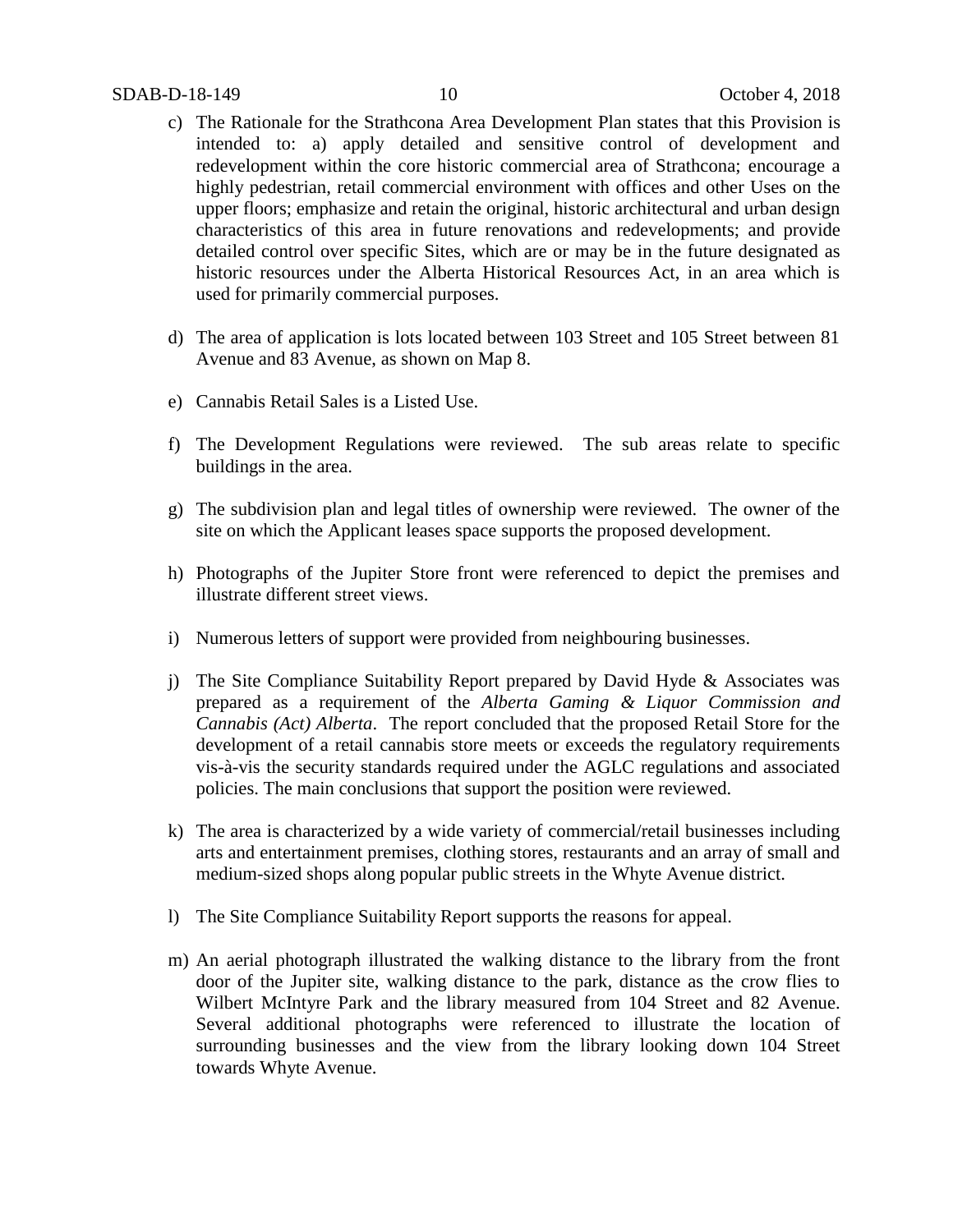- n) Numerous letters of support received from business owners were referenced as well as a petition containing 638 signatures of clients and others who support the development permit application.
- [57] Ms. S. Doran is the Applicant and has been the Manager of Jupiter for 15 years. Her parents have owned Jupiter for 36 years and have operated a very good retail store on Whyte Avenue for 27 years.
- [58] Her parents have owned three businesses in Old Strathcona, including Remedy Café, a book store and Jupiter. She is the fourth generation to operate a business in Old Strathcona.
- [59] Jupiter has a very good reputation and recently won the Best of Edmonton View Weekly Award for Top Shop as voted for by Edmontonians. She works in a cannabis culture shop and has experience with cannabis products and has been serving this community for many years. Legalization will result in many changes.
- [60] Jupiter welcomes everyone into a safe environment where her customers feel welcome and valued. 638 customers have signed a petition in support of the appeal. Many of her customers have expressed interest in purchasing cannabis from her because of her knowledge and experience in the field.
- [61] She has received amazing support from neighbouring business owners.
- [62] She is a Métis woman and a member of the Métis Nation of Alberta.
- [63] The City has asked her to be a liaison worker to help aid in the process of the legalization of cannabis. Information received from the City would be shared with her customers. She is honoured to be part of the transition and believes that she is deserving of a licence.
- [64] Mr. Wakefield and Ms. Doran provided the following information in response to questions from the Board:
	- a) The separation distance calculation prepared by PALS Surveys is very similar to the calculations of the Development Officer.
	- b) Section 710.4(1) and (3) provide jurisdiction to the Board to consider varying the minimum required separation distance.
	- c) If a Development Officer refers to the development regulations contained in an approved Area Redevelopment Plan, a wide range of discretion is available. All Direct Control Zones have an overriding Area Structure Plan or an Area Redevelopment Plan.
	- d) Council did not include separation distance requirements in the DC1 so by default those regulations are contained in the Area Redevelopment Plan.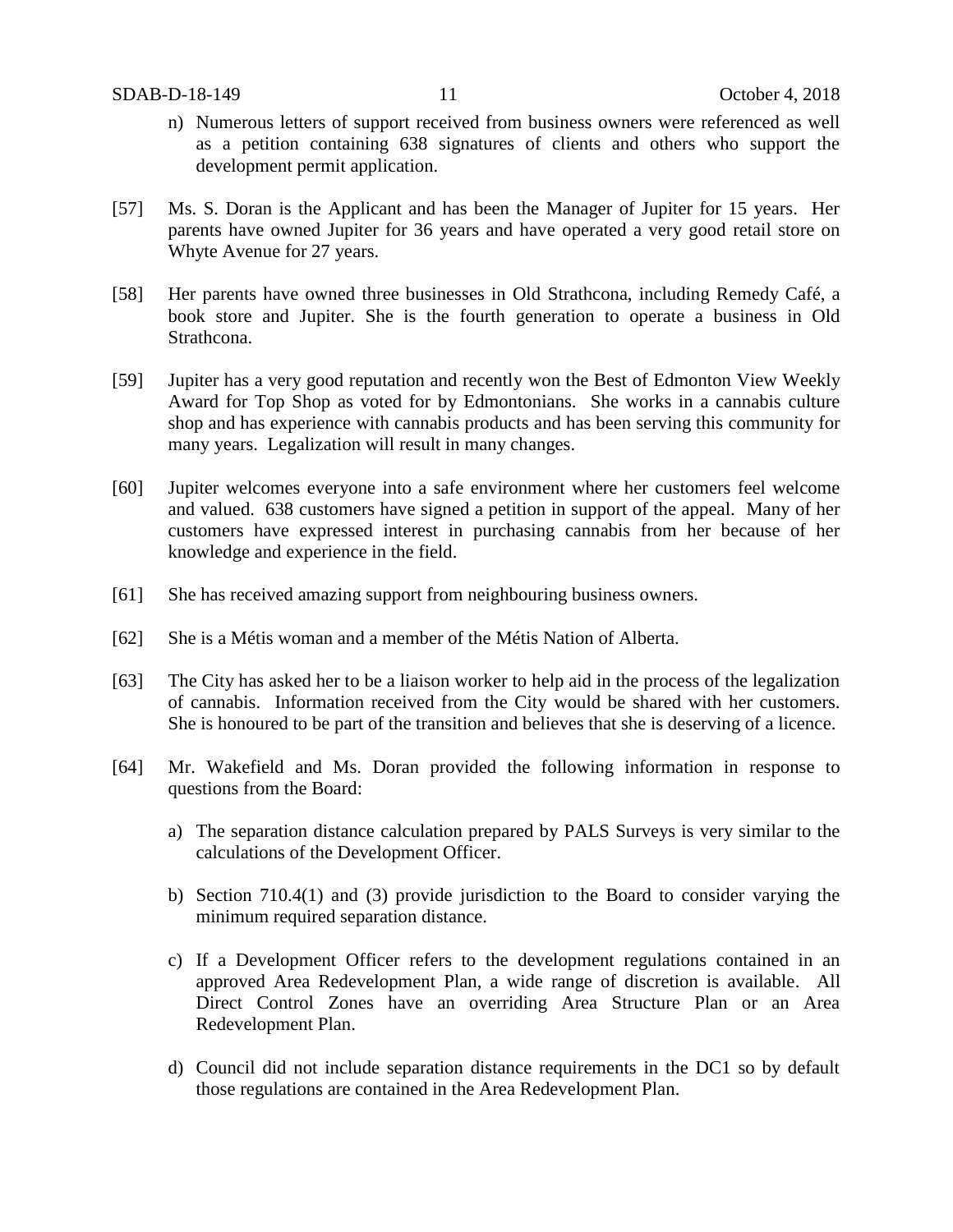- e) Section 710.4(3) allows the Board to consider the regulations for the abutting zone which is CB2.
- f) It is possible to disregard the separation distance requirements in the Bylaw because there are none in the Area Redevelopment Plan. The development complies with section 710.4(1) because there are none but you may also evaluate the development with respect to the objectives and policies of an applicable Statutory Plan and the regulations of abutting zones.
- g) Section 710.4(1) and (3) provide discretion. 710.4(1) takes you to the DC1 for the Historical Commercial Zone and the proposed development complies with the Rationale and the development regulations.
- h) This is a permitted use and separation distances are not included in the definition of a Cannabis Retail Sales Use.
- i) The variance should be granted because the separation distance requirement does not exist for this site. It is a permitted use and complies with the Rationale of the Area Redevelopment Plan. The Site Compliance and Suitability Report supports the location for the proposed development and Whyte Avenue is one of the most suitable places in the City to operate a Cannabis Retail Sales Use.
- *ii) Position of the Development Officer, Mr. I. Welch and Mr. M. Gunther, City of Edmonton Law Branch:*
- [65] Mr. Gunther stated that it is clear that the Board can only become involved if the Development Officer did not follow the instructions of Council.
- [66] This is an unusual case that warranted his attendance because the Development Officer elected to issue a refusal based on his belief that there was no path forward for this development. This refusal was issued prematurely because it was an application that was far down the lottery list. Therefore, if this development is approved by the Board it will move up the list and perhaps trump some of the applications further up the list. However, he acknowledged that this is not a consideration for the Board.
- [67] The subject site is located in a DC1 Zone and involves unusual circumstances. The decision that was issued September 18, 2018 by the Board (SDAB-D-18-143) is consistent with the City's determination on how the requirements of the DC1 Zone operate in conjunction with the regulations for a Cannabis Retail Sales Use.
- [68] *Garneau* raises several important points. Firstly, it determined that there is no variance power in a DC Zone outside of what is found in the DC Zone. If a Direct Control Zone allows for discretion on the part of the Development Officer, then the Development Officer has the ability to exercise discretion. If the Development Officer has been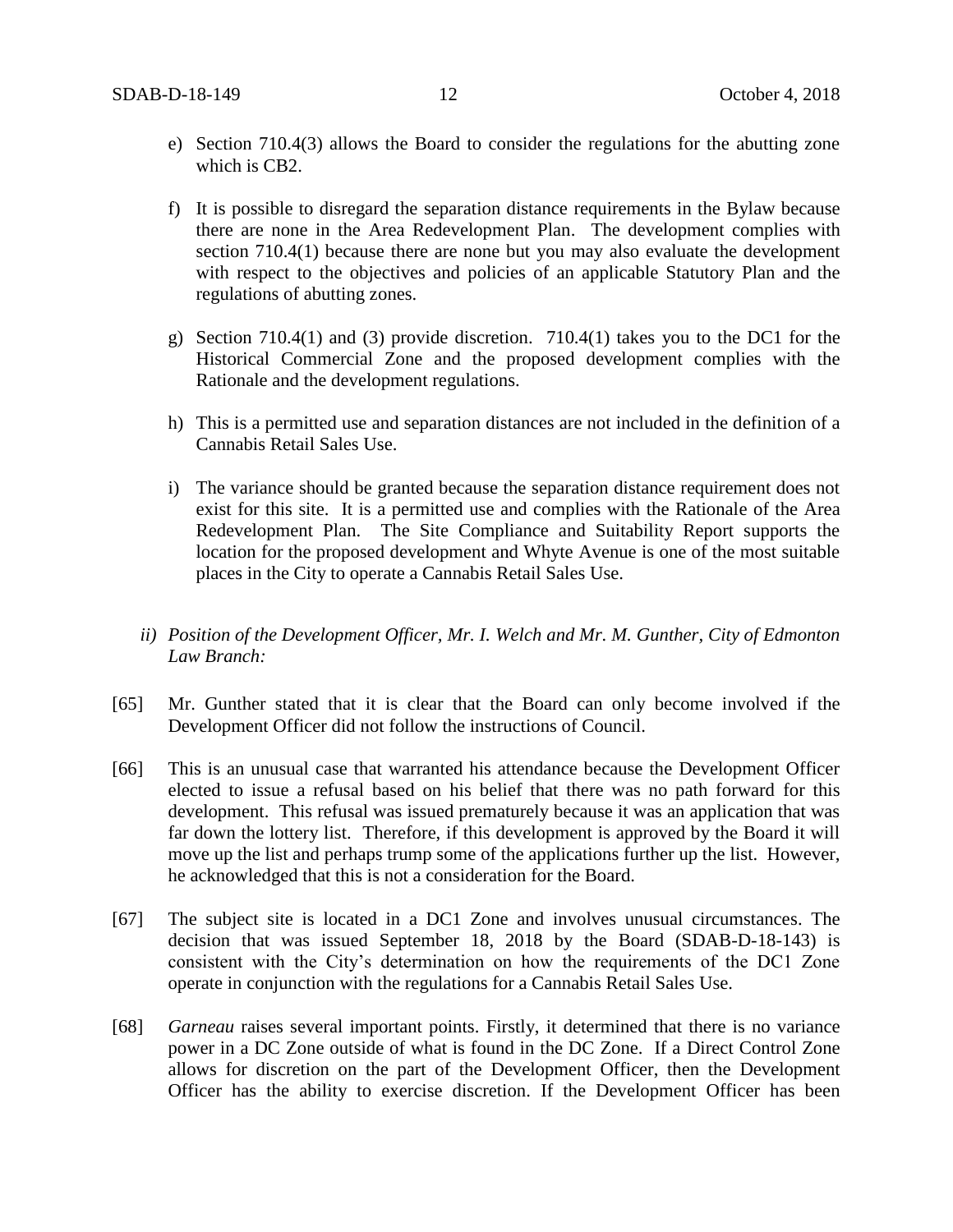prescribed instructions in the Direct Development Control Provision then there is an expectation given that this is the specific direction of Council for a specific lot or area that those are the requirements.

- [69] Section 710 is the governing section that addresses all Direct Development Control Provisions in the City and then the specific ones flow from there into the *Edmonton Zoning Bylaw*.
- [70] Section 710.4(5) states that:

All regulations in this Bylaw shall apply to development in the Direct Development Control Provision, unless such regulations are specifically excluded or modified in a Direct Development Control Provision.

- [71] The word "shall" in this provision is mandatory.
- [72] Section 69.1 of the *Edmonton Zoning Bylaw* deals with Special Land Use Provisions and include Cannabis regulations. Section 69 states "The Special Land Use Provisions apply to the Uses listed in any Zone or Direct Control Provision in which they are located. They shall take precedence and be applied in addition to the requirements of the Zone, except where a Zone, Direct Control Provision or Overlay specifically excludes or modifies these provisions with respect to any Use".
- [73] This section provides the direction of Council in respect to how Special Land Use Provisions are applicable to both conventional zones and Direct Development Control Provisions in the *Edmonton Zoning Bylaw*.
- [74] In this case, Council provided direction in section 69 and section 710.4(5) that the regulations and the Special Land Use Provisions are applicable. The Development Officer considered those provisions and applied the required setbacks. Based on the fact that there is an express statement in those provisions that he is not authorized to grant a variance, he followed the direction of Council and did not grant the variance.
- [75] The Appellant identified section 710.4(3) as providing discretion to the Development Officer. However, this provision deals with all Direct Development Control Provisions and if that interpretation is accepted, that is contrary to section 710.4(5) and section 69.
- [76] In his opinion, section 710.4 deals with true grey areas. The Strathcona Area Redevelopment Plan was referenced as an example. Section (jj) creates a bit of a loose end in terms of the listed Uses. After listing express Uses, (jj) states "Uses consistent with the Rationale of this Provision and where applicable, with designation as a historic resource under the Alberta Historical Resources Act."
- [77] Direct Development Control Provisions often contain a subjective exercise on the part of the Development Officer and this may be where it is appropriate to consider section 710.4(3) and the three listed items to guide the Development Officer to exercise discretion.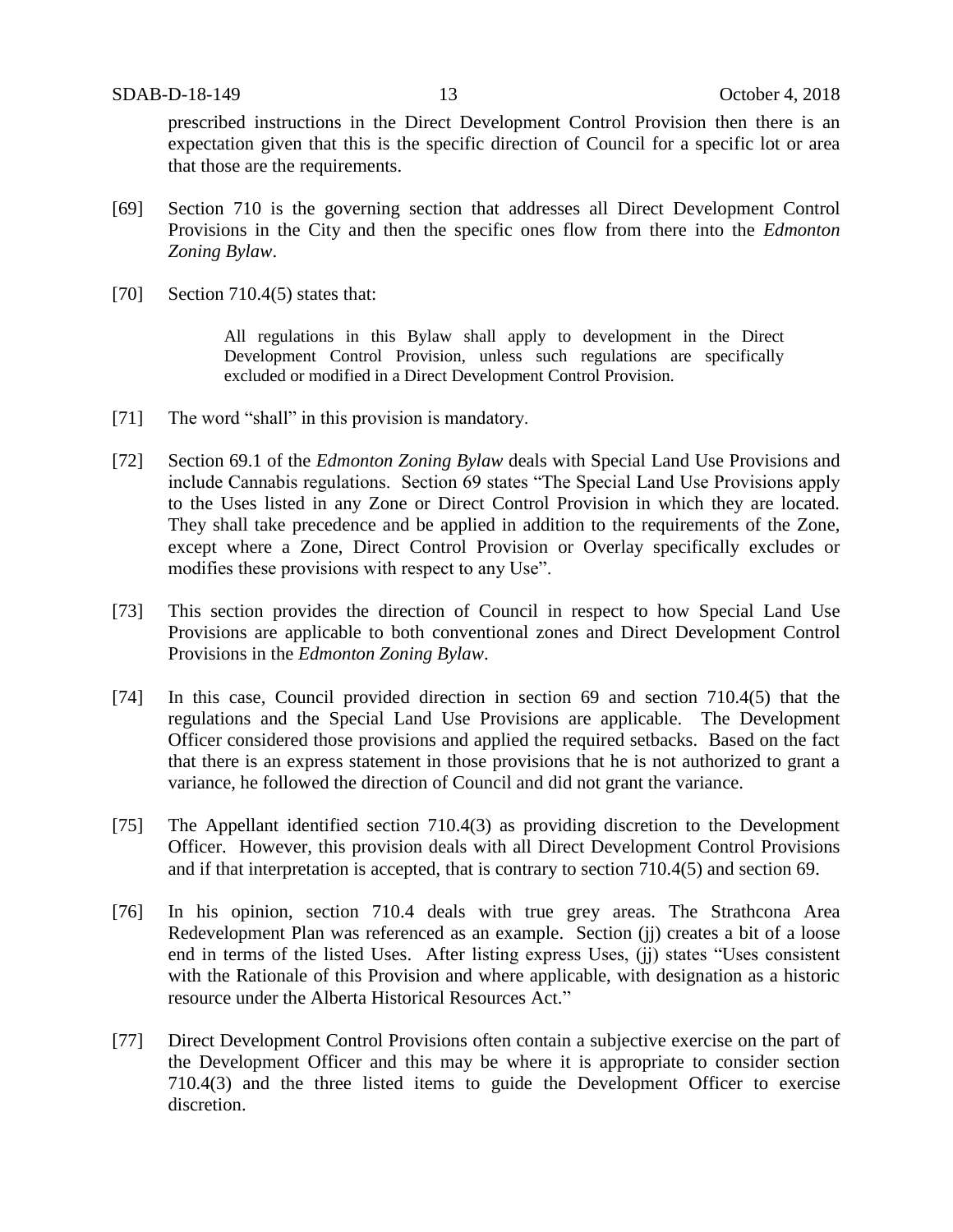- [78] Section 710.4(3) states that "A development may also be evaluated with respect to its compliance with: a) the objectives and policies of an applicable Statutory Plan; b) the General Regulations and Special Land Use Provisions of this Bylaw; and c) the regulations of abutting Zones." This is not language similar to the *Municipal Government Act* where the wording is more vague and applies discretion or subjectivity. If the Development Officer finds that this section is relevant, he is obliged to evaluate with respect to compliance with these provisions, not simply have regard for them. The Appellant has asked the Board to suggest that the Development Officer should have evaluated whether he ought to comply with section 70, which expressly disallows him from granting a variance
- [79] If the Appellant's interpretation about discretion were to be the law, it would create a free for all amongst Direct Development Control Provisions and would have significant implications upon the ability of a municipality to use Direct Control Zoning to prescribe the will and special direction of Council and it would result in absurdity. For this reason, the City does not accept or believe the interpretation of the Appellant to be correct in this circumstance.
- [80] SDAB-D-17-071 dealt with a unique situation created by an unforeseen nuance as a result of land consolidation and the creation of the Site Specific Development Control Provision. The DC2 expressly listed one liquor store as being part of the development. Despite expressly listing it, the Development Officer applied the setback requirements for a liquor store. There was only one lot and Council directed that there was to be a liquor store at that location. In that case it is clear that the specific regulations trump the vague regulations because they cannot co-exist. He believes the decision was correct given the circumstance, but that it does not apply here.
- [81] In this case 10431, 10439 and 10421 Whyte Avenue are all locations where a Cannabis Retail Sales Use would receive a development permit within this Direct Development Control Provision. Based on a search of the City mapping system that applies the buffers, there are also several sites on 104 Street that are outside the buffers which means that the separation distances would not apply. These addresses are 8102, 8110, 8114 and 8103. These sites do not appear to be impacted by the setbacks, but for some reason are not marked as guaranteed locations.
- [82] The suggestion that there is some sort of sterilization in place as a result of applying the setbacks is without merit.
- [83] Unfortunately, the subject site does fall within the setback requirements.
- [84] In terms of Direct Development Control Provisions, a decision that interprets section 710.4(3) to allow unfettered discretion on the part of the Development Officer to waive not just Special Land Use Provisions but all general regulations, any regulation that is not within the section would have broad implications. In terms of even the drafting of the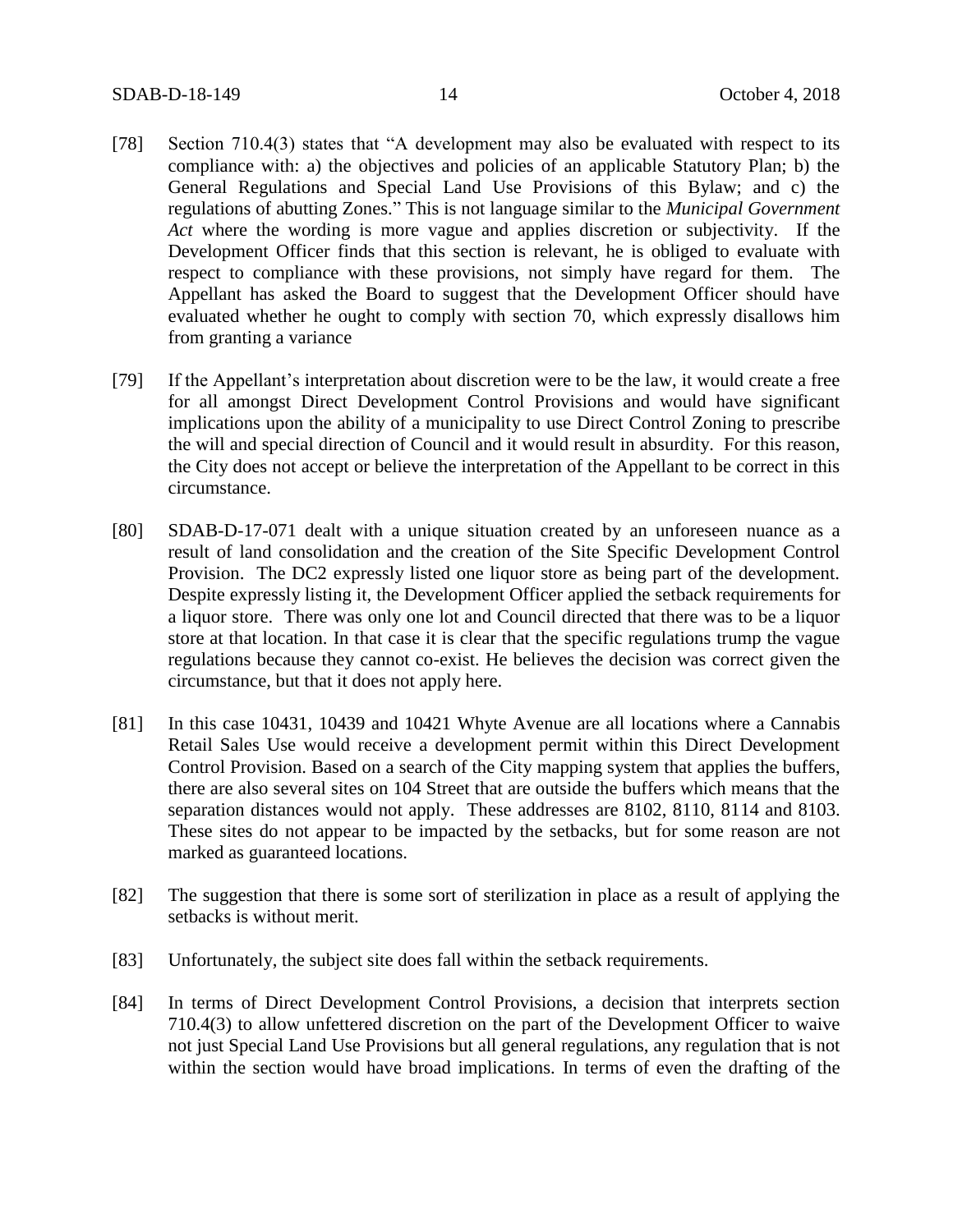Bylaws, it is clear that the legislation has invoked language, specifically notwithstanding language when a regulation does not apply.

- [85] The Development Officer followed the direction of Council and correctly refused the development permit application.
- [86] Mr. Gunther provided the following information in response to questions from the Board:
	- a) There are locations in the city that are prime locations for Cannabis Retail Sales and ultimately there will only be two or three there that fit in any area of several blocks but that does not result in sterilization.
	- b) Resolution of ambiguity is the only applicability of section 710.4(3) that can logically flow from the fact that there are such express statements in section 69 and section 710.4(5) to the effect that the regulations and the land use provisions do apply.
	- c) There are three sites in this DC1 Zone that comply with the setback requirements and four more sites that comply with the setback requirements but are not identified on the map. Therefore the zone is not sterilized.
	- d) An on-line City SLIM map was referenced and marked as *Exhibit A*. The map identifies sites in the DC1 that meet all of the locational criteria including the separation distance between Cannabis to Cannabis locations. When this DC1 was created there were more than 12 sites that could accommodate Cannabis Retail Sales.
- [87] Mr. Welch agreed with Mr. Gunther's interpretation of the City SLIM map. The red site on the map is an approved Cannabis Retail Sales that was approved several weeks ago. The various buffers indicate distances from a school or a park. The peculiar shape results because the buffer is taken from any potential property. The turquoise lines are sites that can still potentially apply for a Cannabis Retail Sales Use. There are five in the DC1 zone that can still qualify.
- [88] Mr. Welch and Mr. Gunther provided the following information in response to questions from the Board:
	- a) In exercising discretion per section 687(3) of the *Municipal Government Act* or otherwise, the Board has to consider impacts on the surrounding community. Extensive consultation was undertaken with the community at large. The feedback was considered by the legislator, evidence based consideration as to how the regulations should be established.
	- b) Legalization has not yet occurred and therefore this development cannot be compared to a Pawn Shop or a Liquor Store. The development regulations were adopted by Council based on the results of public consultation and feedback obtained at a Public Hearing of City Council. There is limited evidence on the ability to ascertain the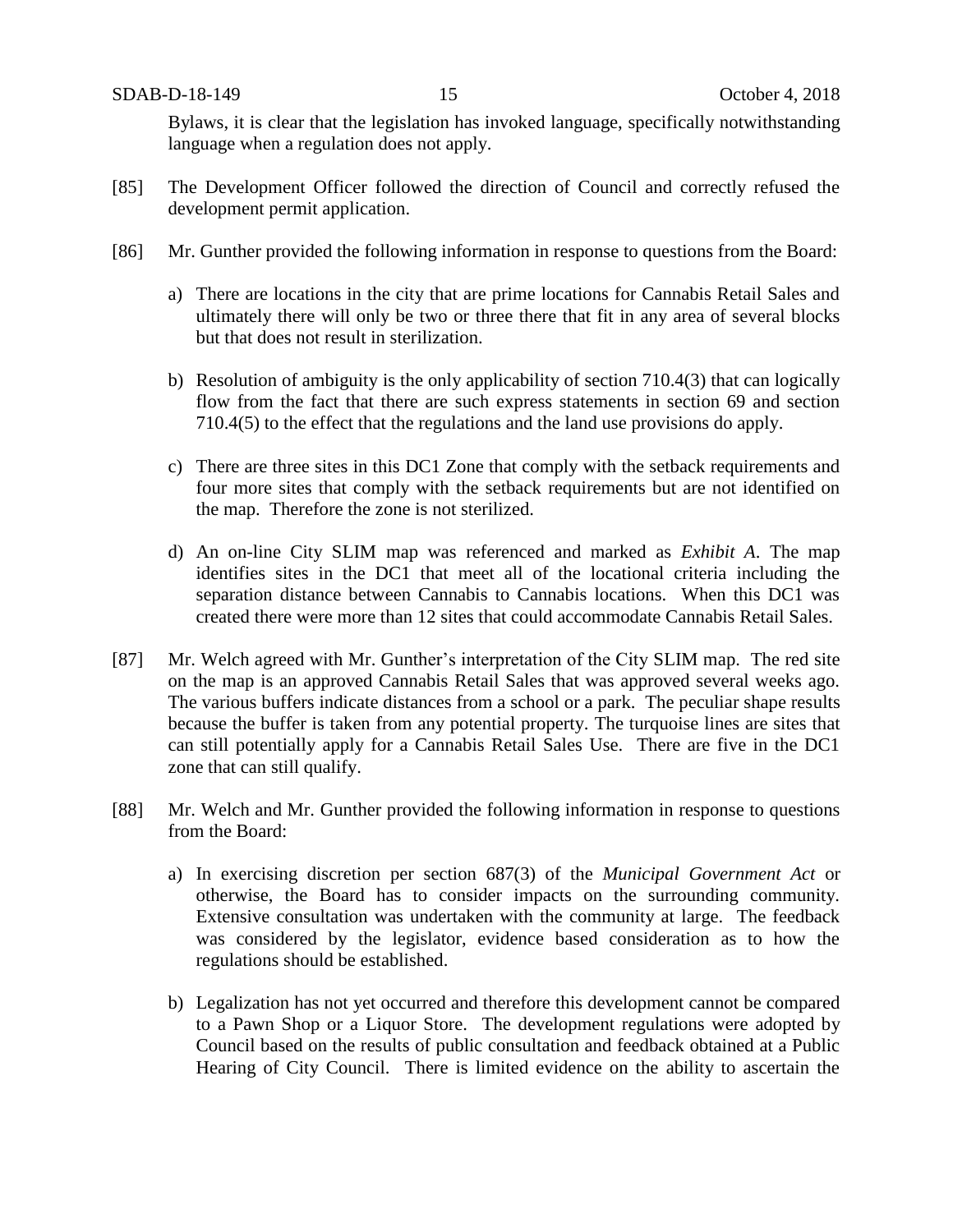impact of this land use, it was their opinion that the Board should elect not to grant the variance even if they determined they had the discretion to do so.

### *iii) Position of Affected Property Owners in Support of the Appellant*

#### Ms. D. Doran

- [89] Ms. Doran has lived on Whyte Avenue her entire life and has lived at her current location for 27 years. She has advocated for the legalization of cannabis for just as long.
- [90] She founded a bookstore, followed by Jupiter and Remedy on 109 Street that was sold. She has devoted her life to enhancing Whyte Avenue.
- [91] Her proposed Cannabis Retail Sales is the only small business on Whyte Avenue and all of her competitors across the street are from large companies with a lot of money.
- [92] Ms. Doran is hopeful that the City will put some value into the work that she has contributed to Whyte Avenue and let a small business obtain a business licence. They have generations of families that shop at Jupiter and they are a safe and trusted place.
- [93] Adjacent to the proposed development are three to four bars and cafes that cater to families with children that serve alcohol to the parents.
- [94] This whole application process has taken a large toll on her family. She has dedicated 15 years in this industry and works for the people who smoke cannabis and there is no one more deserving than her to get a permit for this development.

#### Mr. J. MacKell

- [95] Mr. MacKell owns a business in the same building as the proposed development. He has owned a flower shop on Whyte Avenue for over six years called Laurel's on Whyte. Both Jupiter and Laurel's on Whyte were voted by the public by Vue Weekly as favourite businesses.
- [96] In his opinion, saying no to this appeal is saying no to small business and no to community minded people. Without small businesses on Whyte Avenue there is no Whyte Avenue.
- [97] The subject park and library are rarely frequented by children and the park has no playgrounds. From his observation, there are more children at the patios on Whyte Avenue than the park and library combined.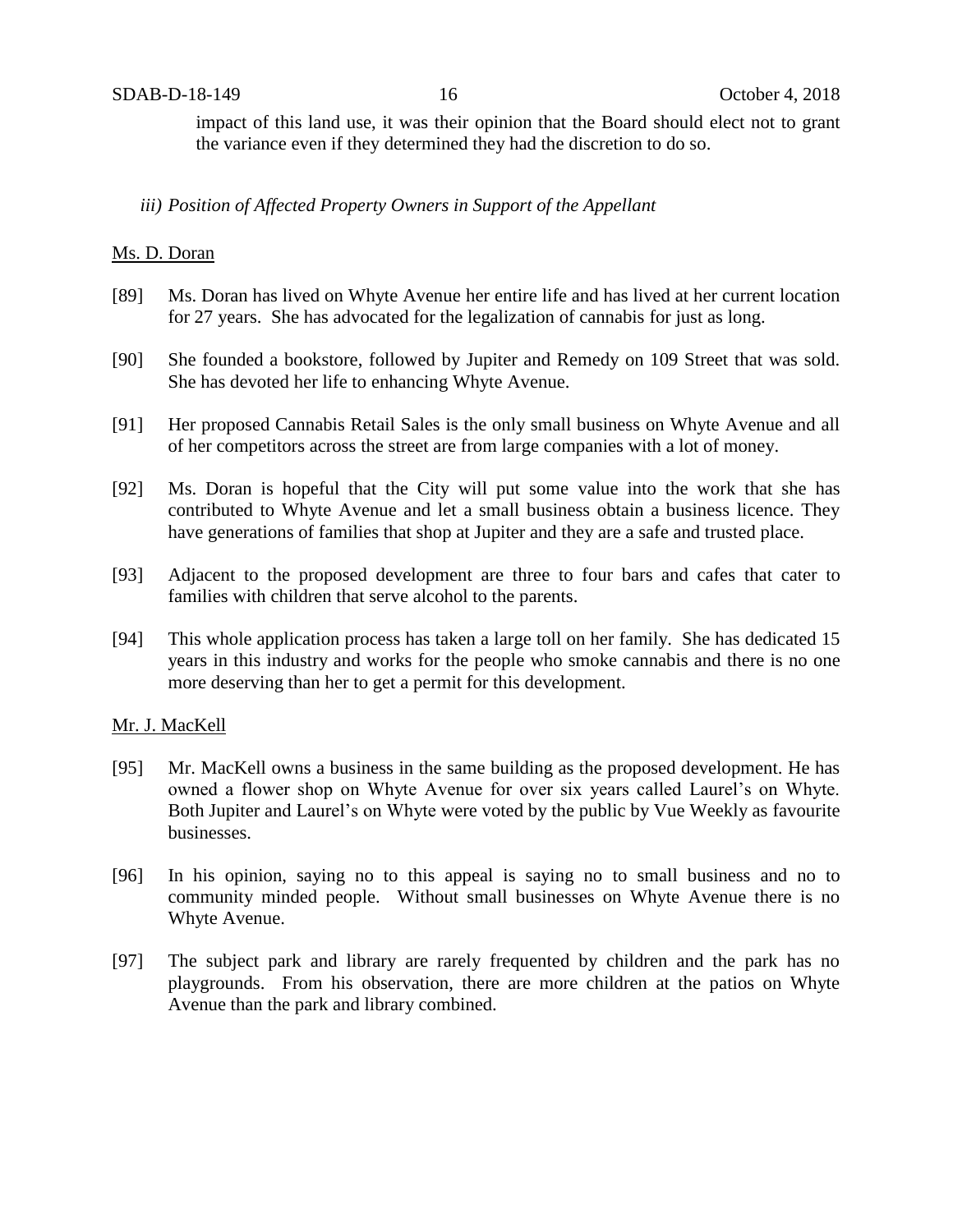Mr. J. Logan

- [98] Mr. Logan has resided 150 feet from Whyte Avenue for 68 years and has been a community member and leader for the neighbourhood on and off for 50 years.
- [99] The subject area is the heart and soul of Whyte Avenue and it is a tourist and cultural hub today because of people like the Appellants. The Appellants have contributed heavily to charity and the community.
- [100] There is overwhelming community support for the proposed development.
- [101] In his opinion, the separation distance regulations are arbitrary and there was no methodology to measure the buffer zone.

#### *iii) Rebuttal of the Appellant:*

- [102] Mr. Wakefield stated that the map contained in Tab 4 of his submission was taken from a report to City Council, Bylaw 18387, May 27, 2018, entitled Amendment to Bylaw 12800 to include Land Use Regulations for Cannabis Retail Sales and Cannabis Production Distribution Facilities once Cannabis is Legalized. A compass was used to determine the 200 metre separation distances on this map. He questioned why this map is not consistent with the map submitted by the Development Officer, marked *Exhibit A*.
- [103] Mr. Gunther and Mr. Welch clarified that the map contained in the Appellant's written submission contains two circles that overlap. One of the circles included St. Anthony's School, but it is actually the Edmonton Catholic Schools Archives. Therefore it was removed for the buffering process. However, the map included in the Appellant's submission pre-dated that change.
- [104] Mr. Wakefield questioned the submission of conflicting evidence.
- [105] It was noted that 64.8 percent of citizens who were consulted identified Whyte Avenue as an appropriate location for Cannabis Retail Sales.
- [106] Once you acknowledge that one of the Uses could engage section 710.4(3), there is discretion available for the Development Officer.
- [107] The lottery was an administrative function delegated by City Council to Development & Zoning Services as a way to process development permit applications for Cannabis Retail Sales and is not a consideration for the Board.
- [108] He reiterated his opinion that "may" means "may" in section 710.4(3) of the *Edmonton Zoning Bylaw.*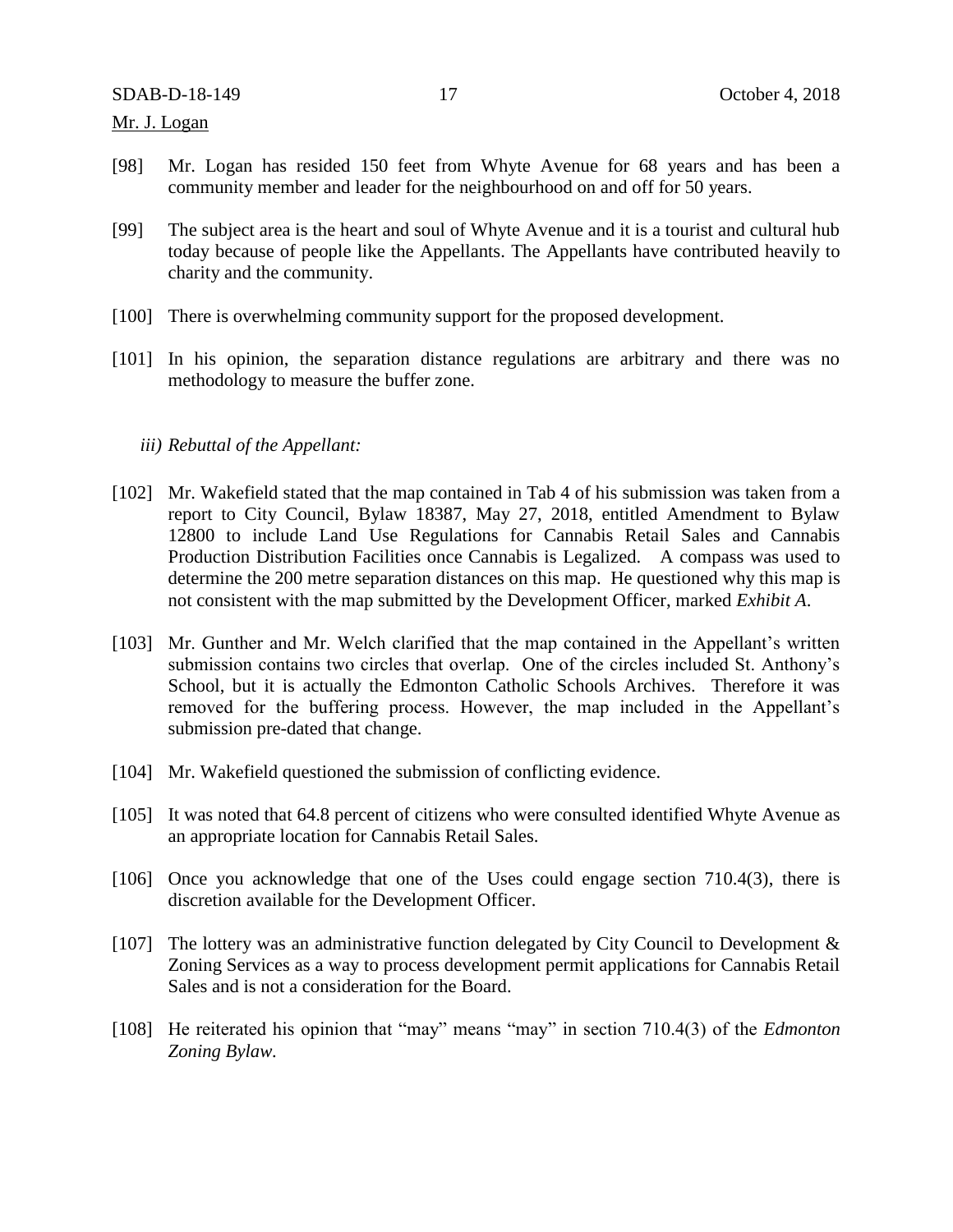#### **Decision**

[109] The appeal is **DENIED** and the decision of the Development Authority is **CONFIRMED**.

#### **Reasons for Decision**

- [110] This is an appeal of an application for a Cannabis Retail Sales Use. The subject Site is located in the DC1 (Historical Commercial) Direct Development Control Provision (the "DC1") incorporated into the Strathcona Area Redevelopment Plan (the "Plan"). Cannabis Retail Sales is a listed Use in the DC1 pursuant to section 4(f). The DC1 does not contain development regulations specific to Cannabis Retail Sales.
- [111] Section 70 of the *Edmonton Zoning Bylaw*, a Special Land Use Provision, regulates Cannabis Retail Sales. It sets minimum separation distances applicable to Cannabis Retail Sales. Sections 70(2) and (3) are relevant to this appeal:

Section 70(2) states:

Any Site containing a Cannabis Retail Sales shall not be located less than 200 m from any Site being used for a public library, or for public or private education at the time of the application for the Development Permit for the Cannabis Retail Sales. For the purposes of this subsection only:

- a. the 200 m separation distance shall be measured from the closest point of the subject Site boundary to the closest point of another Site boundary, and shall not be measured from Zone boundaries or from the edges of structures;
- b. the term "public library" is limited to the collection of literary, artistic, musical and similar reference materials in the form of books, manuscripts, recordings and films for public use, and does not include private libraries, museums or art galleries; and
- c. the term "public or private education" is limited to elementary through to high schools inclusive only, and does not include dance schools, driving schools or other Commercial Schools.

#### Section 70(3) states:

Any Site containing a Cannabis Retail Sales shall not be located less than 100 m from any Site being used for Community Recreation Services Use, a community recreation facility, a provincial health care facility, as public lands, or any Site that is designated as school reserve or municipal and school reserve at the time of the application for the Development Permit for the Cannabis Retail Sales. For the purposes of this subsection only:

a. the 100 m separation distance shall be measured from the closest point of the subject Site boundary to the closest point of another Site boundary,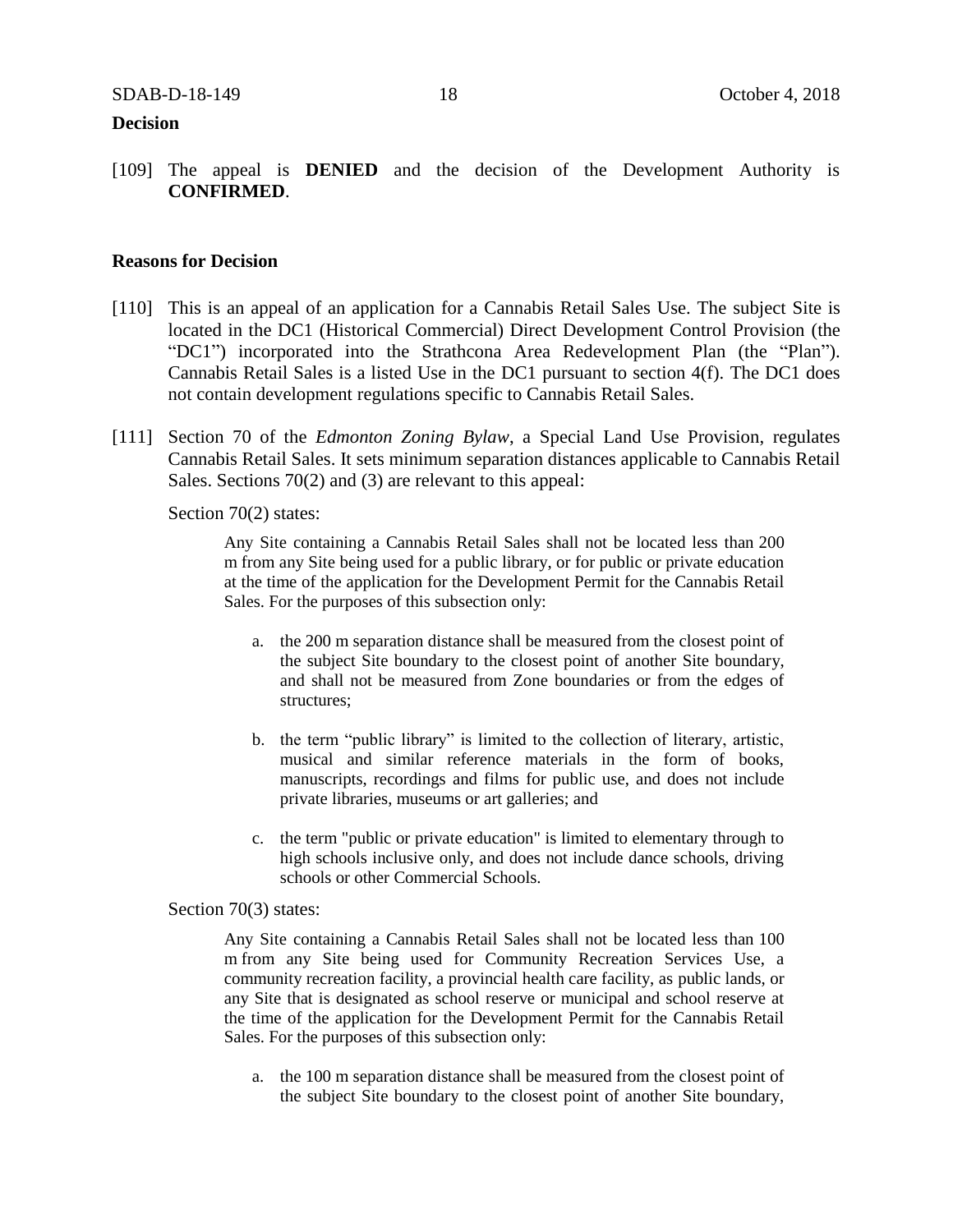and shall not be measured from Zone boundaries or from the edges of structures;

- b. the term "community recreation facilities" means indoor municipal facilities used primarily by members of the public to participate in recreational activities conducted at the facilities, as per the Municipal Government Act; and
- c. the term "public lands" is limited to Sites zoned AP, and Sites zoned A.
- [112] Section 70(4) provides: "Notwithstanding Section 11 of this Bylaw, a Development Officer shall not grant a variance to subsection 70(2) or 70(3)".
- [113] The Development Officer refused the application because the proposed Cannabis Retail Sales did not comply with the minimum separation distance required from a public library per section 70(2), or with the minimum separation distance required from public lands per section 70(3); and, because per section 70(4) he was prohibited from granting a variance to allow the development.
- [114] Based on the evidence provided, the Board finds that, using the Site to Site method of the measurement specified in section 70, the subject Site is located 123 metres from a public library (which does not meet section 70(2)) and 75 metres from a Site used as public lands zoned AP (which does not meet section 70(3)). The proposed development requires two variances for approval.
- [115] The subject Site is located within a Direct Control District, therefore the Board's authority is determined by section 685(4)(b) of the *Municipal Government Act* which states:

Despite subsections  $(1)$ ,  $(2)$  and  $(3)$ , if a decision with respect to a development permit application in respect of a direct control district is made by a development authority, the appeal is limited to whether the development authority followed the directions of council, and if the subdivision and development appeal board finds that the development authority did not follow the directions it may, in accordance with the directions, substitute its decision for the development authority's decision.

- [116] Accordingly, the Board must first consider whether or not the Development Officer followed the directions of Council. This question requires some analysis.
- [117] Both parties raised SDAB-D-18-143, a decision issued by the Board the day before this hearing. That case involved a proposed Cannabis Retail Sales Use in this same Direct Control District at a location less than 200 metres from a school contrary to section 70(2). After considering the same provisions in the *Bylaw* and the DC1, the Board in that case concluded at paragraph 37:

Therefore, the requirements of section 70.2 of the *Bylaw* have not been met. Pursuant to section 710.4(5) of the *Bylaw*, the proposed development must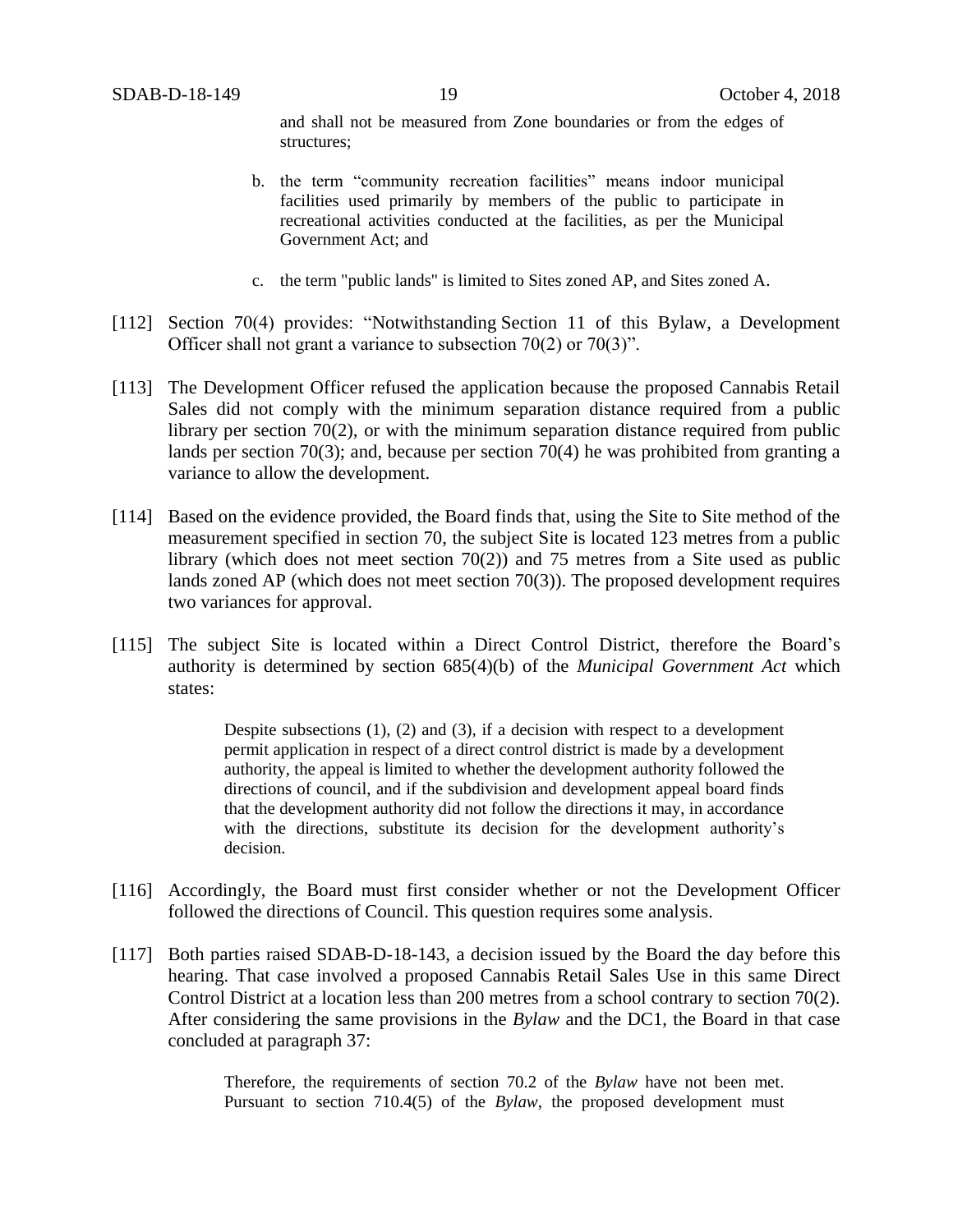comply with the requirements of section 70.2 because they have not been excluded or modified in the DC1 (Historical Commercial) Direct Development Control Provision.

Therefore, the Board finds that the Development Officer did follow the direction of Council by refusing this development permit application.

- [118] The Appellant argued that the conclusion in SDAB-D-18-143 is incorrect: in both that case and in the current appeal, the Development Officer failed to follow the directions of Council because he assumed he could not vary either of the separation distances required in subsections 70(2) or (3). The main thrust of his appeal was that the Development Officer failed to either recognize or consider exercising his other discretion - the discretion found in section 710.4(3). This section provides the Development Officer a variance power which he may exercise apart from section 11 in the DC1 because it has no development regulations specific to Cannabis Retail Sales. He argued that section 11 and 70 have no relevance.
- [119] The Development Officer disagreed with the Appellant's interpretation of section 710.4(3) and argued that SDAB-D-18-143 was correct. The Development Officer had followed the clear directions in section 70 which prohibit him from exercising any discretion to grant variances and require him to refuse to approve the proposed development, notwithstanding section 11.
- [120] The Board agrees with the decision in SDAB-D-18-143 and prefers the interpretation of the relevant *Bylaw* sections put forward by the Development Officer for several reasons.
- [121] The notion that in the absence of development regulations specific to Cannabis Retail Sales within the DC1, the word "may" in section 710.4(3) indicates there is a second, alternate variance power that can be exercised despite section 70(4) is inconsistent with the plain wording of other provisions in the *Bylaw*.
- [122] The Appellant's interpretation of section 710.4(3) is contrary to the plain wording of section 69 of the *Bylaw* which governs the application of Special Land Use Provisions (section 70 is a Special Land Use Provision dealing with Cannabis Retail Sales). It states:

The Special Land Use Provisions apply to the Uses listed in any Zone or Direct Control Provision in which they are located. They shall take precedence and be applied in addition to the requirements of the Zone, except where a Zone, Direct Control Provision or Overlay specifically excludes or modifies these provisions with respect to any Use. [emphasis added]

[123] The Appellant's interpretation is also contrary to the plain wording of section 710.4(5) which applies, like section 710.4(3), to all DC1 districts:

> All regulations in this Bylaw shall apply to development in the Direct Development Control Provision, unless such regulations are specifically excluded or modified in a Direct Development Control Provision.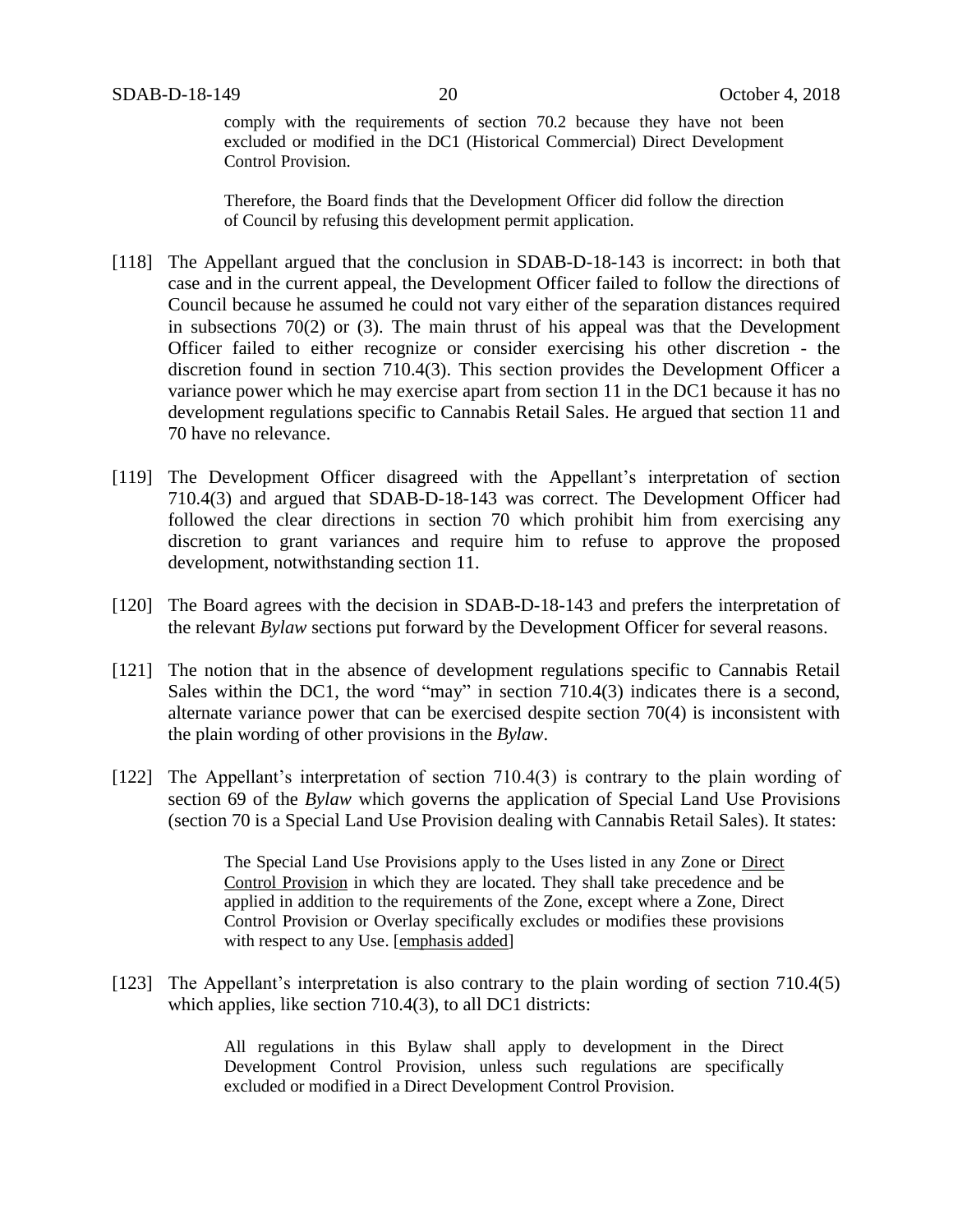#### SDAB-D-18-149 21 October 4, 2018

- [124] The Appellant argues that because there are no development regulations specific to Cannabis Retail Sales in the DC1, section 710.4 means that the Development Officer may, at his discretion, elect to ignore section 70, and instead exercise discretion under section 710.4(3) and consider a variance by evaluating the development "with respect to its compliance with: a. the objectives and policies of an applicable Statutory Plan; b. the General Regulations and Special Land Use Provisions of this Bylaw; and, c. the regulations of abutting Zones."
- [125] While the proposed development may be consistent with the objectives and policies of the DC1, it is difficult for the Board to understand how the Development Officer could then consider the General Regulations and Special Land Use Provisions (including the whole of section 70 which sets separation distances and then forbids the Development Officer from exercising discretion to vary the distances) to come to a contrary conclusion and allow the proposed development.
- [126] Moreover, if the Development Officer were to look to the third factor in section 710.4(3)(c), he would see that based on the provisions of the adjacent CB2 General Business Zone, he has no authority to grant a variance since, as the Appellant conceded, section 70 would unquestionably apply in whole. It is also difficult to understand how he could use that factor to support effectively granting a variance in the face of section 70.
- [127] The Board prefers the Development Officer's interpretation of the *Bylaw* that section 710.4(3) provides a set of criteria to guide discretion in the event of an ambiguity within the DC1 itself. This interpretation is logical and harmonious with sections 69, 70 and 710.4(5). It is also consistent with the general concept and purpose of Direct Control Districts. The Board agrees with the Development Officer that the Appellant's interpretation, taken to its logical conclusion, would enable the Development Officer to evaluate whether or not he ought to follow any Special Land Use Provision (even an outright prohibition such as section 70).
- [128] The Board accepts the Development Officer's position that such an interpretation, combined with the level of discretion propounded by the Appellant, would inject immeasurable uncertainty into the approval process effectively circumventing the application of any development regulations. This is contrary to the purpose of Direct Control Provisions.
- [129] The Board considered the Appellant's argument that *Garneau Community League v. Edmonton (City)*, 2017 ABCA 374 supports the appeal.
- [130] The parties agree that the case stands for the proposition that where an appeal relates to land in a Direct Control District, the Board has the very same discretion as the Development Officer. The discretion to grant variances otherwise available only to the Board pursuant to section 687(3)(d) of the *Municipal Government Act*, is not available in Direct Control District appeals.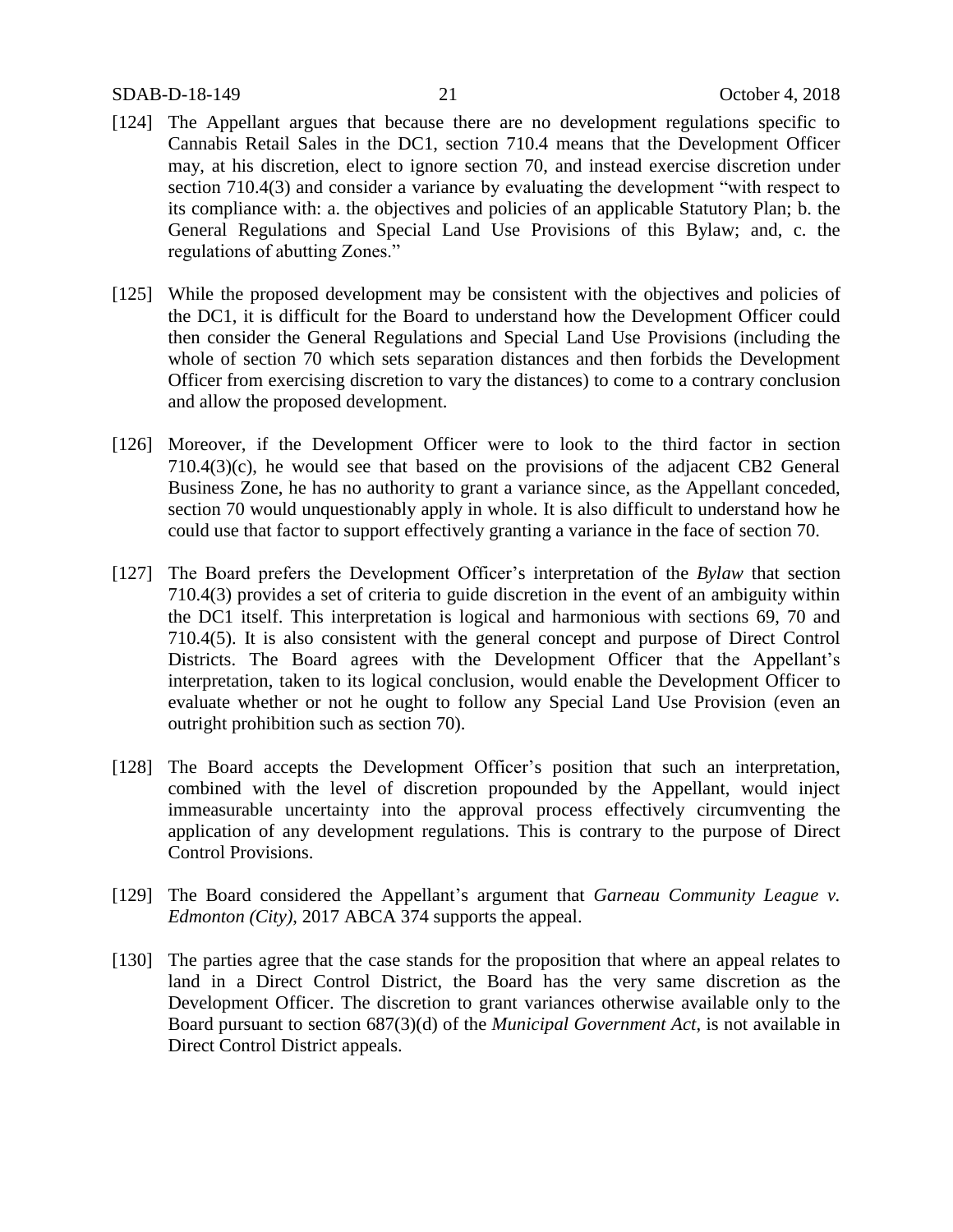#### SDAB-D-18-149 22 October 4, 2018

- [131] The Appellant argued that the Development Officer erred by assessing the development as if it were in a regular CB2 General Business Zone. Then he argued that the Appellant should be in no worse case than another Appellant in a previous decision, SDAB-D-18- 133 who was granted a variance by the Board for a development located within a CB2 General Business Zone. The Appellants arguments are incompatible and they are without merit because this property is in a Direct Control District. The arguments ignore the first principle from *Garneau*. In a regular zone the Development Officer has no discretion to allow a variance, but the Board can allow one under its general discretionary authority per section 687(3)(d) of the *Municipal Government Act*. In a Direct Control District, the Development Officer has no discretion and therefore, neither does the Board.
- [132] The Board agrees that *Garneau* examined the scope of the Development Officer's discretion. However, in the Board's view, the Court found that when the plan includes a specific explicit variance power, the Development Officer must nonetheless consider all of the provisions in section 11 governing his variance authority. The Court found that it was an error for the Board to disregard one of those limits (section 11.6(3)) in favour of the broader general power section 11.5. (*Garneau*, paragraph 31). There is no suggestion that either section 11, nor any Special Land Use Provision, can be overlooked pursuant section 710.4(3). The Board does not agree that this case stands for the principle that where the plan is silent with respect to Cannabis Retail Sales, section 710.4(3) creates a variance power that the Development Officer must consider as an alternative to sections 11 and 70.
- [133] The Appellant argued that SDAB-D-17-071, a decision of the Board involving an Alcohol Sales Use should apply in this appeal.
- [134] In SDAB-D-17-071, the land was located in a Direct Control District and the Use was subject to a minimum separation requirement which the Development Officer was prohibited from varying under section 85 which used the same type of prohibitive wording as the current section 70(4).
- [135] The Board considers each case based on the presented evidence and submissions. The Board finds that while there are similarities, SDAB-D-17-071 is distinguishable for several reasons:
	- *i)* The purpose of the districts are different. The Direct Control District at issue in SDAB-D-17-071 was DC2.919 Site Specific Development Control Provision. The purpose of a Site Specific Development Control Provision is to provide for direct control over a specific proposed development where any other Zone would be inappropriate or inadequate (section 720.1). The Direct Control District at issue is a DC1 District. It has a different type of purpose (section 710.1):

The purpose of this Provision is to provide for detailed, sensitive control of the Use, development, siting and design of buildings and disturbance of land where this is necessary to establish, preserve or enhance: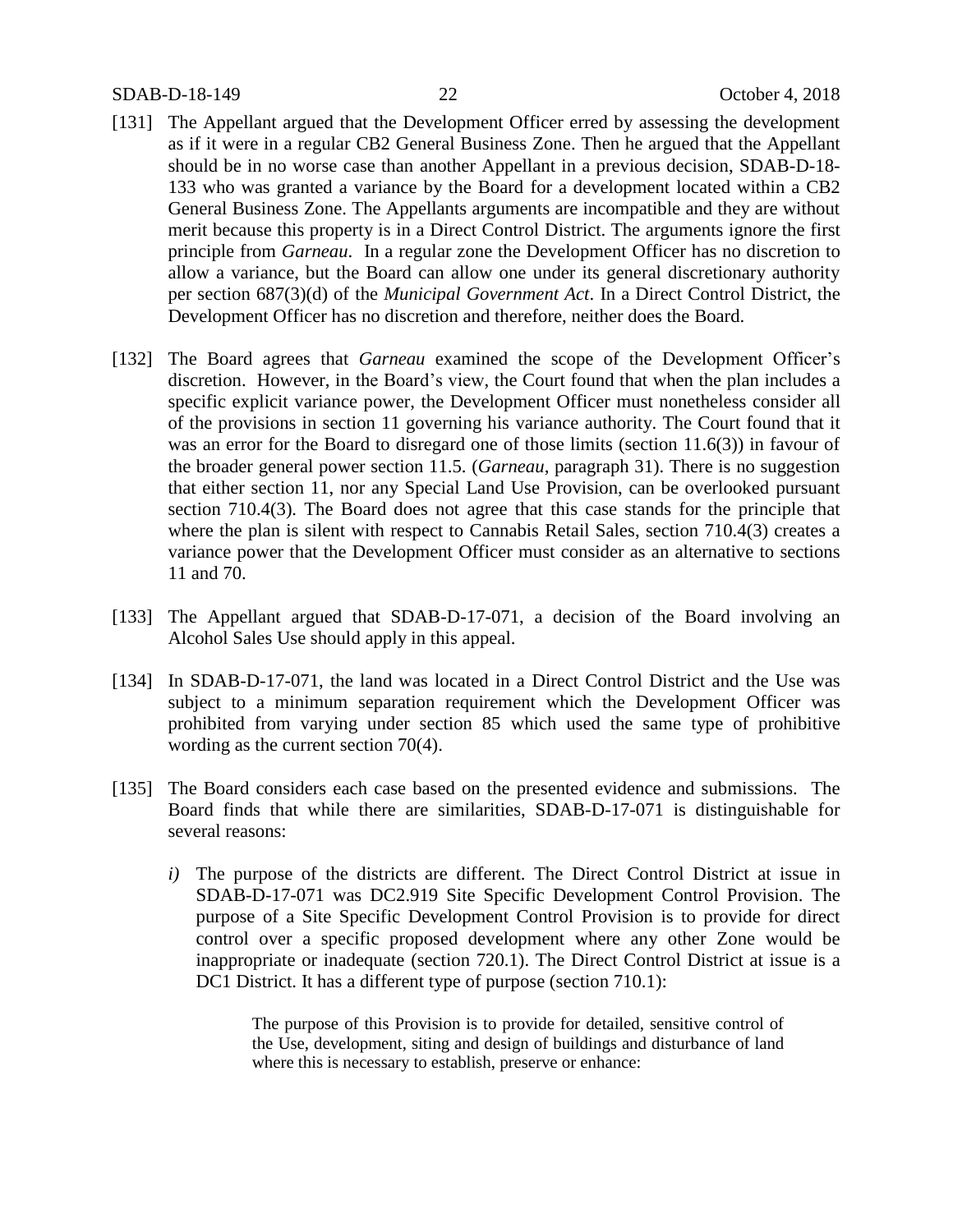- a) areas of unique character or special environmental concern, as identified and specified in an Area Structure Plan or Area Redevelopment Plan; or
- b) areas or Sites of special historical, cultural, paleontological, archaeological, prehistorical, natural, scientific or aesthetic interest, as designated under the Historical Resources Act.
- *ii)* The provisions of the District are different. DC2.919 included specific provisions for an Alcohol Sales Use and contemplated that one, and only one, Alcohol Sales Use would be located on the Site. There is no comparable provision in the DC1.
- *iii*) The facts are different. As a result of a temporary land amalgamation required during construction of the large mixed use project contemplated in DC2.919, there was only one Site in DC2.919. Only one Site could be used for the purpose of calculating separation distances. The separation distance could not be met given this temporary amalgamation. There was clearly no possible compliant location anywhere in DC2.919. By contrast in this case while the evidence was mixed, there was at least one and up to 12 lots within the DC1 that could comply with the separation distance in section 70.
- *iv)* The situation in SDAB-D-17-071 clearly created a direct irreconcilable conflict between DC2.919 and section 85 of the *Bylaw*, the generally applicable development regulation which prohibited the variance. The Board found that given this direct conflict, DC2.919 had specifically excluded or modified the locational criteria in the generally applicable regulation per section 720.3(3). In this case the Appellant is not arguing that section 710.4(5) (which is the parallel provision) should apply. The Appellant made a different argument: section 710.4(3) creates an additional discretion because the DC1 is silent with respect to separation distances.
- [136] The Appellant argued that this Direct Control District Provision was initiated by Council and Council added Cannabis Retail Sales to the available listed Uses in the DC1 in June 2018. This meant it was Council's intention that the Use should be available in the field and now it was essentially worthless.
- [137] The Board considered that Cannabis Retail Sales is a listed Use in the DC1. This is a clear indication from Council that the Use be available.
- [138] In this case there was conflicting evidence before the Board about how many potential locations were practically available in the DC1 for this Use. The Board also heard that the number was changing as other Cannabis Retail Sales Uses are approved under a lottery system in anticipation of legalization of recreational cannabis sales. The Appellant argued that only one lot was potentially available based on materials provided by the City to the public. The Development Officer provided a different map and argued that based on their calculations between three to seven lots were potentially available on the day of the hearing, but that when the DC1 was created, there were more than 12 lots that could potentially have accommodated this Use.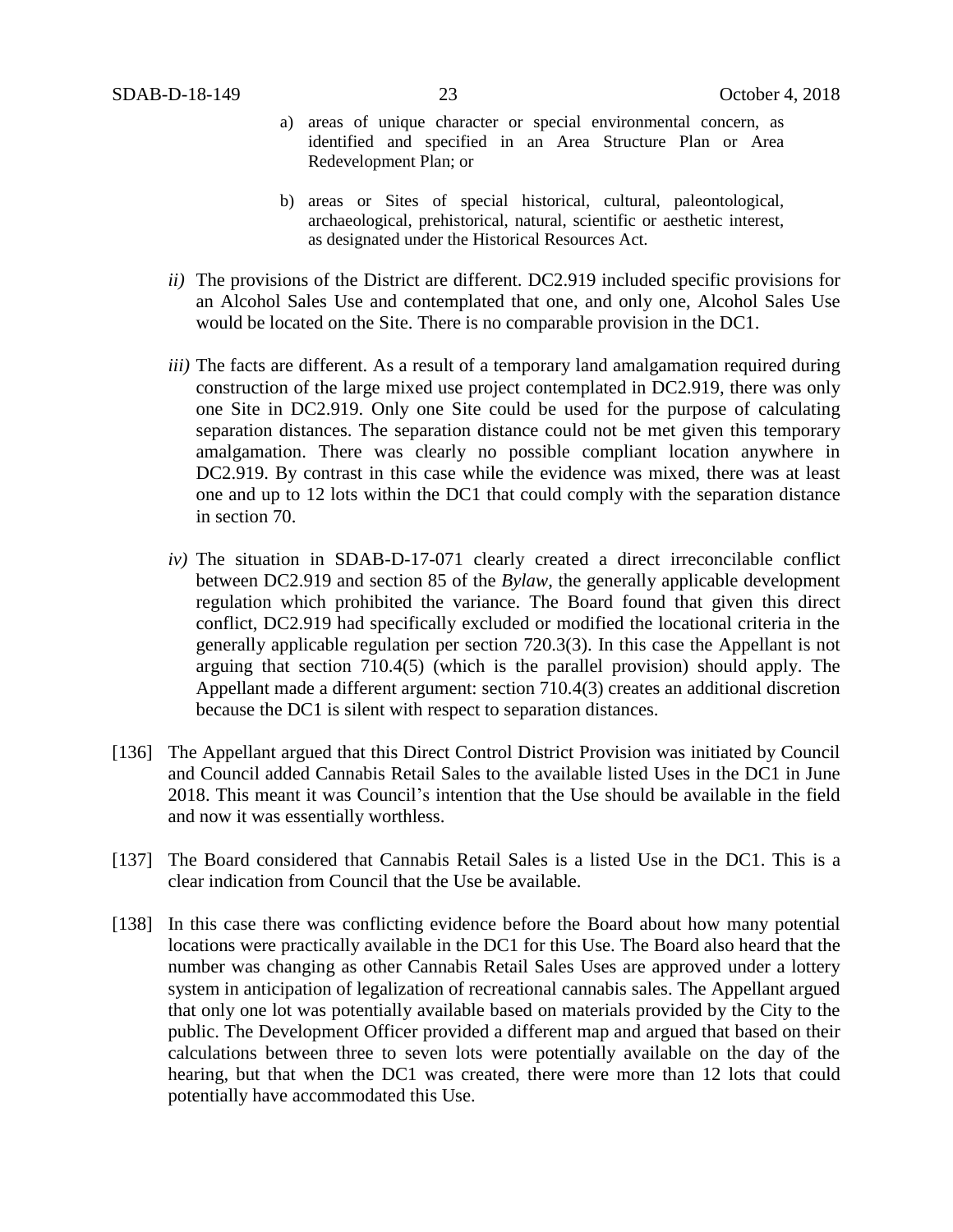- [139] Based on the available evidence about potential sites and lots, the Board agrees with the conclusion that the DC1 was not somehow sterilized from this Use.
- [140] The Appellant also made the related argument that the appeal should be allowed because it was clearly Council's intent that Cannabis Retail Sales was to be in this DC1 and that more than one such development must have been intended when Council added the Use of its own initiative. The Appellant did not specify a number.
- [141] The Board considered the following:
	- *i)* Large portions along Whyte Avenue were identified as preferred locations in the documents before Council and the Use was also added as a Permitted Use in some surrounding Zones.
	- *ii)* The DC1 is small and the *Bylaw* includes several minimum separation distances from other types of premises and from other Cannabis Retail Sales. Given the later separation requirement, the number of available locations will be necessarily reduced as other Cannabis Retail Sales are approved over time.
	- *iii)* If Council intended to ensure a specific number of Cannabis Retail Sales in the small DC1 it could have achieved that objective in the DC1 provisions by explicitly saying just that or by specifically excluding or modifying any or all of the various separation requirements in subsections  $70(1)(2)(3)$  or (4). Then by operation of section 710.4(5), Council's express intent would prevail. Council did not do so.
- [142] Absent any express direction, exclusion or modification and based on the evidence before it, the Board cannot assume how many Sites were intended for Cannabis Retail Sales, nor which distances can be disregarded or reduced and by how much. The Board has already explained why looking to the three factors in section  $710.4(3)(a)$ , (b) and (c) for these answers will bring it logically back to the Special Land Use Provision in section 70.
- [143] For these reasons, the Board finds that the Development Officer followed the direction of Council by not granting the required variances and declining the application. Pursuant to section 685(4) of the *Municipal Government Act* that ends the matter for the Board.
- [144] The Board notes that it received several submissions regarding the character of the Appellant, her contributions to Whyte Avenue and her long-term commitment to the cannabis industry. This decision is in no way a reflection on those issues. The Board's authority is defined by the provisions of the *Municipal Government Act* and the *Edmonton Zoning Bylaw* as well as the decisions of the Alberta Court of Appeal. The character of an applicant is not a basis upon which the Board may approve a permit.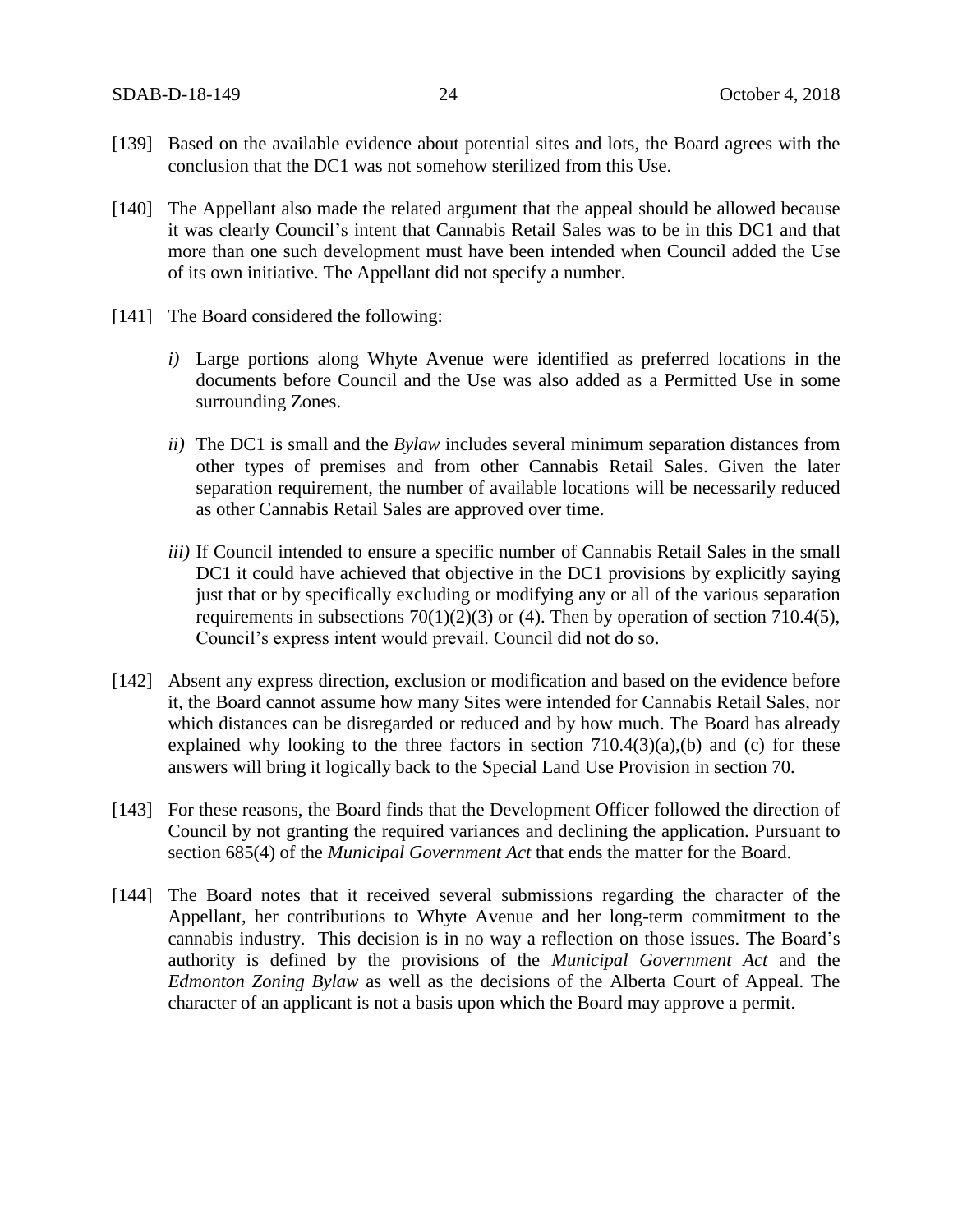SDAB-D-18-149 25 October 4, 2018

[145] The Board acknowledges that in the course of the hearing, it also heard evidence about why a variance would be appropriate in this case as well as evidence of strong community support for the proposed development. However, having decided that the Development Officer followed the directions of Council and pursuant to section 685(4) of the *Municipal Government Act,* the Board has no authority whatsoever to substitute its own decision for the Development Officer's decision.

> Ms. K. Cherniawsky, Presiding Officer Subdivision and Development Appeal Board

Board members in attendance: Mr. R. Handa, Ms. G. Harris, Ms. S. LaPerle, Mr. L. Pratt

c.c.

City of Edmonton, Development & Zoning Services, Attn: Mr. I. Welch/Mr. H. Luke City of Edmonton, Law Branch, Attn: Mr. M. Gunther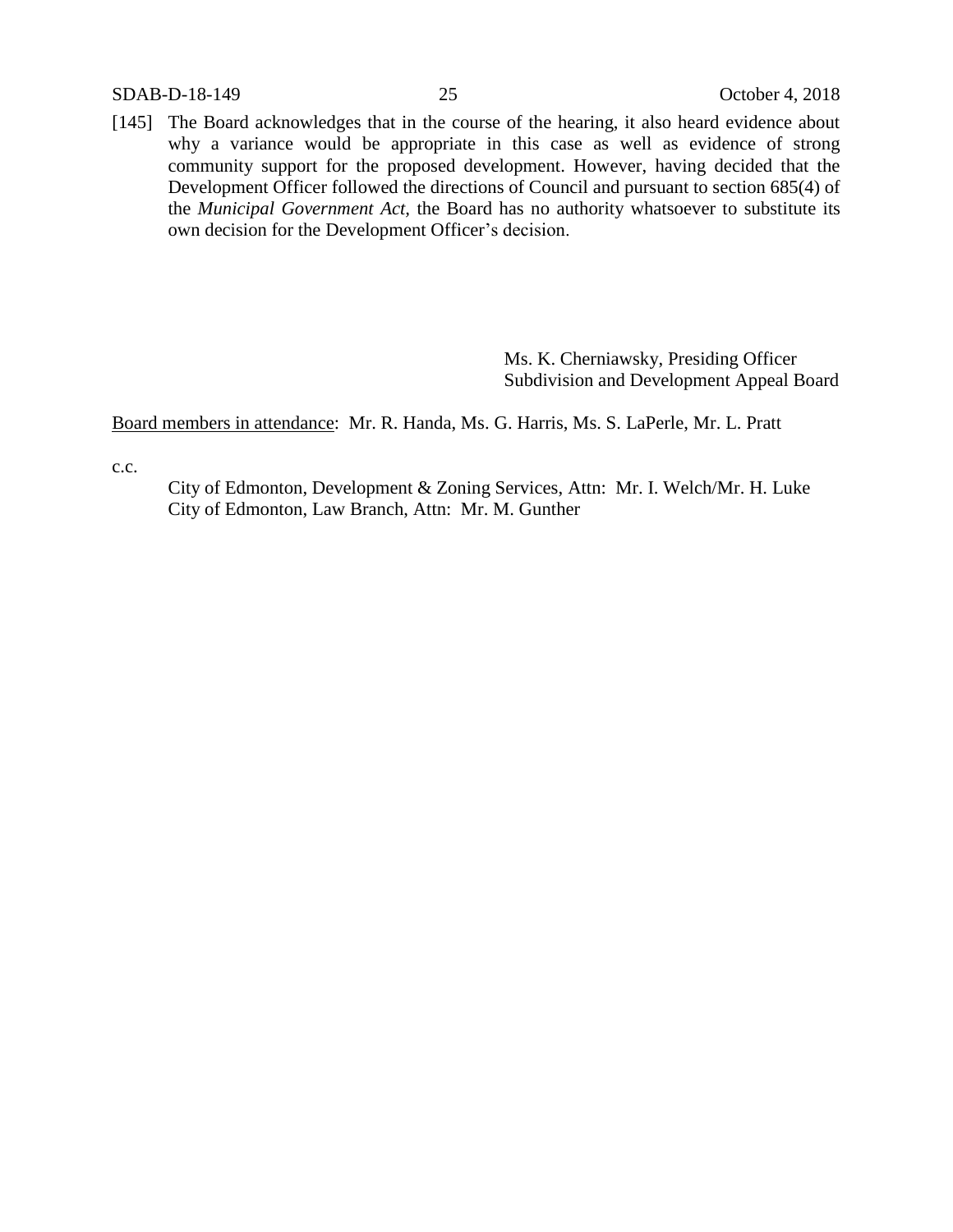## **Important Information for the Applicant/Appellant**

- 1. This decision may be appealed to the Alberta Court of Appeal on a question of law or jurisdiction under Section 688 of the *Municipal Government Act*, RSA 2000, c M-26.
- 2. When a decision on a Development Permit application has been rendered by the Subdivision and Development Appeal Board, the enforcement of that decision is carried out by the Sustainable Development Department, located on the 2nd Floor, Edmonton Tower, 10111 – 104 Avenue NW, Edmonton, AB T5J 0J4.